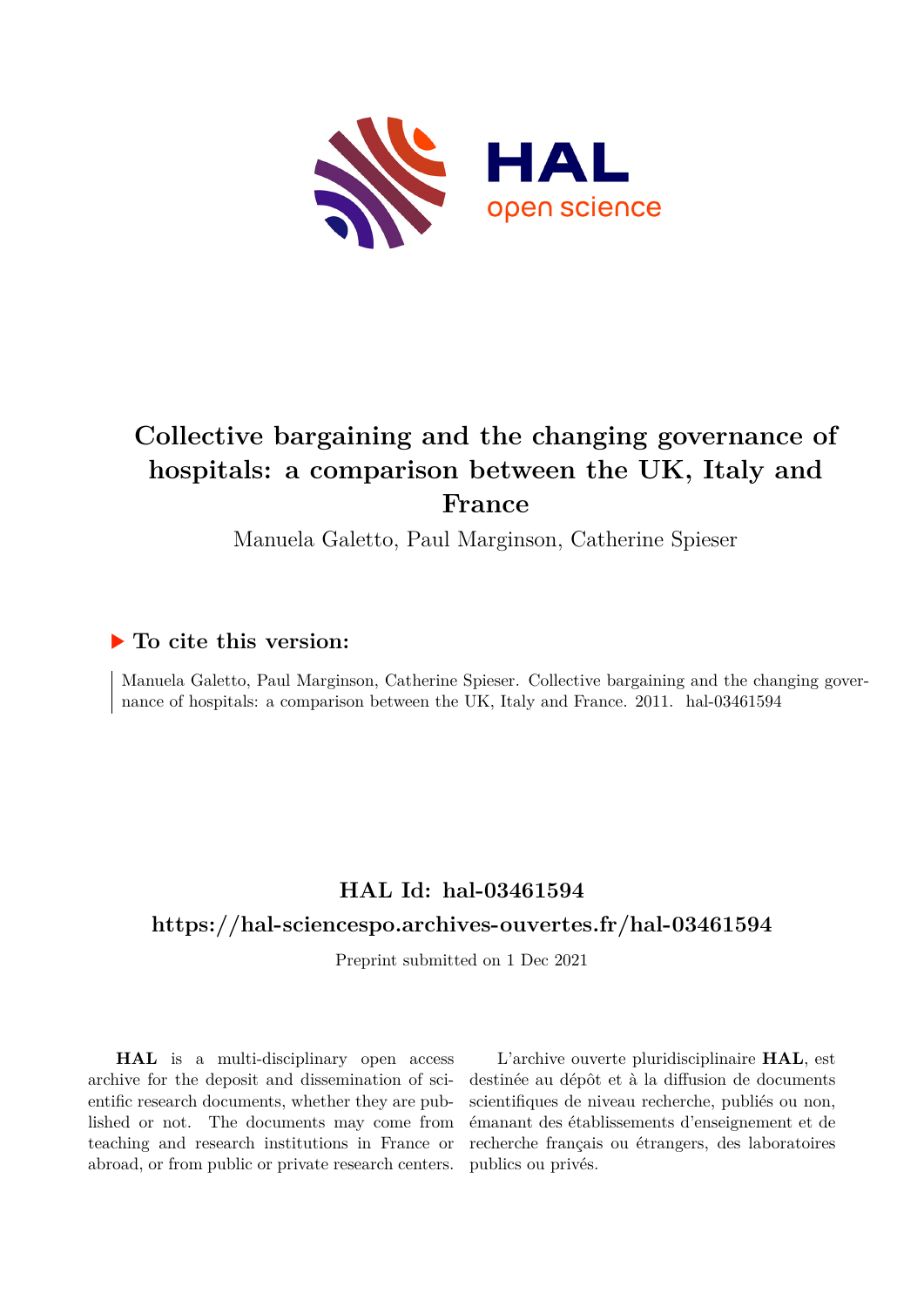

## **GUSTO paper**

# **Collective bargaining and the changing governance of hospitals: A comparison between United Kingdom, Italy and France**

Manuela Galetto (IRRU, University of Warwick), Paul Marginson (IRRU, University of Warwick), Catherine Spieser *(Centre d'études de l'emploi, Paris)*

#### **Introduction**

In the face of growing budgetary pressures and changes in demand for both the volume and quality of the health care, public authorities across Europe have moved to reform the organisation and governance of publicly-provided care through hospitals. In all countries these reforms have been strongly influenced by the doctrine of 'new public management'. The paper identifies four key processes shaping the direction of these reforms. One is *managerialisation*, or the adoption of private sector management techniques, in place of professional control; a second is *marketisation*, involving the introduction of mechanisms of market competition in the provision of health; a third process is the *corporatisation* of hospital organisations, that is giving them a more autonomous status intended to resemble that of a private company; the final one is *privatisation*, as private providers undertake more public healthcare provision and public organisations are transformed into private ones. To what extent and how have these trajectories of reform affected well-established arrangements for the governance of the health sector workforce?

The paper explores the relationship between these reforms in the organisation and governance of hospitals on the one hand, and workforce governance, through collective bargaining and other, statutory and administrative mechanisms, on the other. It then examines the impact of these twofold changes on employment conditions in hospitals. The paper addresses three main questions. First, to what extent have hospital reforms prompted changes in arrangements for collective bargaining and/or other governance mechanisms? Following Bordogna (2008b), the expectation is that because of the labour-intensive nature of hospital operations and the strength of established patterns and mechanisms of collective regulation, reforms inspired by 'new public management' ideas can only be realised if traditional models of workforce governance in public hospitals, associated with the public service, are themselves also changed in fundamental ways. Second, what is the resulting direction of change in the mechanisms of workforce governance? How far has the embrace of 'new public management', which aims to propel the organisation, management and provision of public services towards private sector practice, resulted in arrangements which also more closely resemble those found in the private sector? Does this lead to a decentralisation of employment relations? Third, what changes have occurred in employment conditions? How far, and in what ways, has flexibility been enhanced? Has employment security been undermined?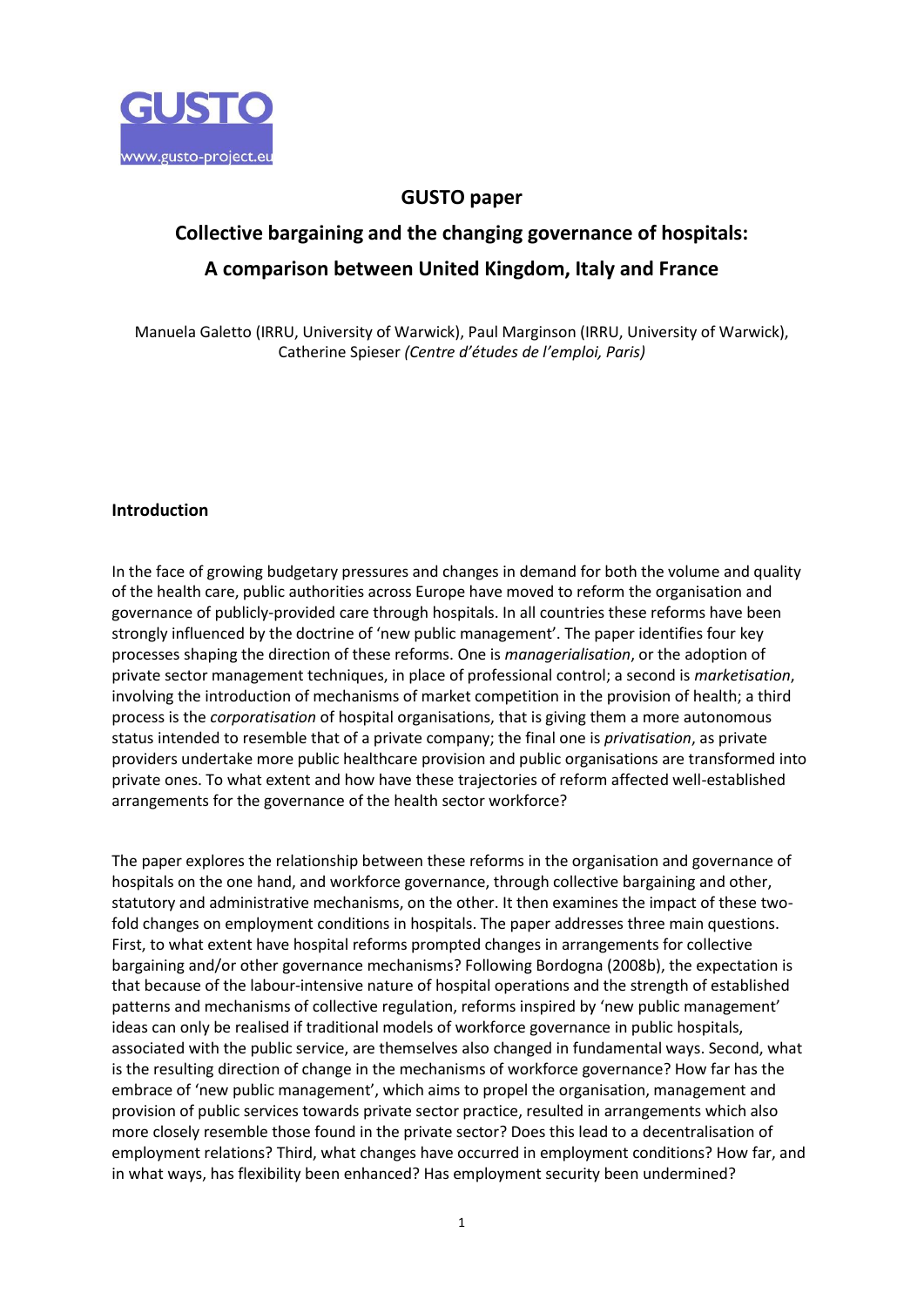New public management principles have been influential in all countries, but not in a uniform manner. Building on a selection of contrasting country cases, our research seeks to (i) map crosscountry variation in terms of reform trajectories (ii) highlight common trends where one would expect to find only differences. The starting point, public hospital health care organisation, is largely country-specific. The timing and nature of the four processes of hospital reforms that we identify vary across European countries. Likewise, prevailing arrangements for workforce governance, including the balance between collective bargaining and statutory and administrative mechanisms and structures of collective bargaining, also differ across countries. The paper draws on the findings from coordinated studies of developments over the past two decades, but with a focus on the 2000s, in three countries: the UK, Italy and France. This allows us to capture the relationship between changes in hospital governance and those in the institutions and mechanisms of workforce governance.

In the first part of the paper we consider the implications of the recent reforms in hospital health care provisions for the governance of health workforce through collective bargaining and other mechanisms, and outcomes in terms of employment conditions. The second section briefly presents the design of the research and the methods used. The third establishes the trajectories of change in hospital governance in the United Kingdom, Italy and France. The fourth section then examines the implications of the respective reforms for the governance of health workforce through collective bargaining and other mechanisms and the impact on employment conditions. The final section discusses the findings in terms of the three main questions identified above.

### **The changing governance of hospital health care provision and implications for employment regulation**

Health care provision through hospitals is confronted by a number of medium-term pressures, which reach across the countries of the EU and date back to the 1990s. These include the ageing population, and associated growth in both acute and chronic health problems requiring care; new demands for health care as medical technologies improve and the range of available treatments increases; growing attention to the quality of care; and budgetary / financial constraints, which are becoming even tighter as a consequence of the financial and economic crisis (Méhaut et al. 2010; Weber and Nevala 2011).

According to Méhaut et al.'s (2010) study of hospitals in five west European countries, and the US, hospitals have responded to these challenges in similar ways. First, through efforts to increase patient throughput including by shifting post-operative care and rehabilitation outside of hospitals, development of outpatient facilities as well as improvements in medical technology requiring shorter in-hospital stays. Reflecting this, they document a reduction in beds per 1000 patients between the mid-1990s and mid-2000s across all the countries varying around a 15% average. Second, through initiatives to reform funding arrangements, involving the introduction of funding principles under which hospitals are funded according to a set of fixed average prices for each hospital activity even though the actual cost incurred by a given hospital may differ. This forms part of a wider shift, the timing of which varies across countries, towards a quasi-market regulation of hospital health care provision associated with the doctrine of 'new public management' (NPM) (Pollitt and Bouckaert 2004).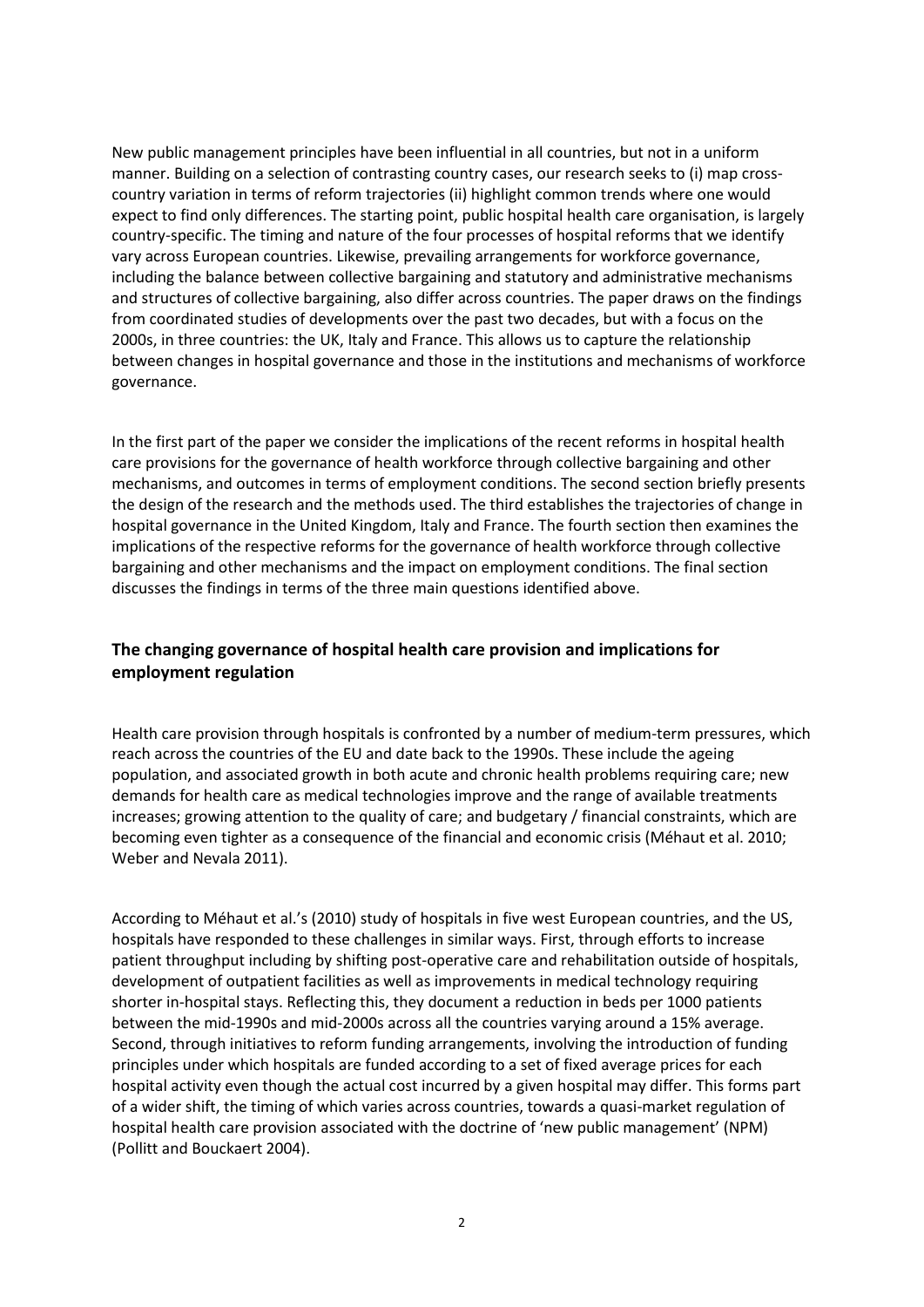The precepts of NPM have driven wider public service reform processes across Europe, responding to pressures to contain public expenditure, increase efficiency in service provision and quality of services, for more than a decade (Bach and Kessler, 2007; Bordogna 2008b). Through the introduction of market-oriented mechanisms of governance, NPM aims to render the mode of operation and delivery of public services more similar to the private sector (benchmark) model. Bordogna identifies a number of 'doctrinal components' (p383) to NPM including: an increase in the discretionary power and control exercised by senior management over organisations; the implementation of formal, measurable standards of performance in place of previous reliance on professional norms and expertise; mechanisms of performance control based on outcomes / outputs in place of those based on inputs and/or processes; disaggregation of organisational units and decentralisation of provision; introduction of contract-based competition for provision of services, and associated scope for privatisation of service provision; adoption of a private sector management style; and 'greater discipline and parsimony in resource use, including human resources' (p383).

The diffusion of these NPM precepts within the hospitals sub-sector is readily apparent from recent studies focused on hospital health provision (Grimshaw et al. 2007; Méhaut et al. 2010; Weber and Nevala 2011). Four main trends in the governance of hospital health care provision are discernible, to varying extent and according to differing timescales across European countries. *Managerialisation* relates to the first three components of NPM identified by Bordogna. *Marketisation* refers to the adoption of fixed average price funding principles, and the fostering and spread of contract-based competition for service provision. *Corporatisation* builds on the disaggregation of organisational units and the decentralisation of decision making through formalising greater hospital autonomy by granting them independent legal status. Finally, *privatisation* refers to growing scope for private providers in the provision of hospital health care.

One 'baseline' reason for the cross-country variation in the reach of these broad trends is that they are refracted through the different institutional arrangements which characterise hospital health care provision in each country. Salient differences can be captured according to some generic characteristics of these arrangements. Although the public funding basis of hospitals differs between social insurance based systems in some countries, including France and Germany, and systems based on general taxation in others, including Denmark, the UK and Italy, the proportion of hospital budgets accounted for public funds is generally high (at least three-quarters). Nonetheless, according to OECD data reported by Méhaut et al. 2010 there are differences between France, Denmark and the UK at around 95%, on the one hand, and Germany and the Netherlands on the other, 88 and 77 per cent respectively. Second, publicly-funded hospital health care is organised around a unitary pillar in some countries and separated pillars in others. The UK's National Health Service is an example of the former, whereas in France, Italy and Germany there are three pillars (with differing weights in each): public hospitals, private not-for-profit hospitals and private forprofit hospitals. Germany in particular, has seen a rapid increase in private for profit at the expense of public hospitals since the mid-1990s (Méhaut et al. 2010). Third, public hospitals can be centrally or locally 'owned'. Whereas the former situation prevails in France and the UK, in Italy regional public authorities govern public hospitals, and in Hungary it is local authorities which exercise this role.

Differences in pace, extent and timing notwithstanding, the ramifications of NPM-inspired reforms to hospital health provision for the regulation of the employment relationship are considerable. Indeed Bordogna (2008b) contends that because of the labour intensive nature of the hospital subsector, and its high levels of union membership density and organisation, the implementation of public service reforms consistent with the NPM doctrine cannot be realised unless public service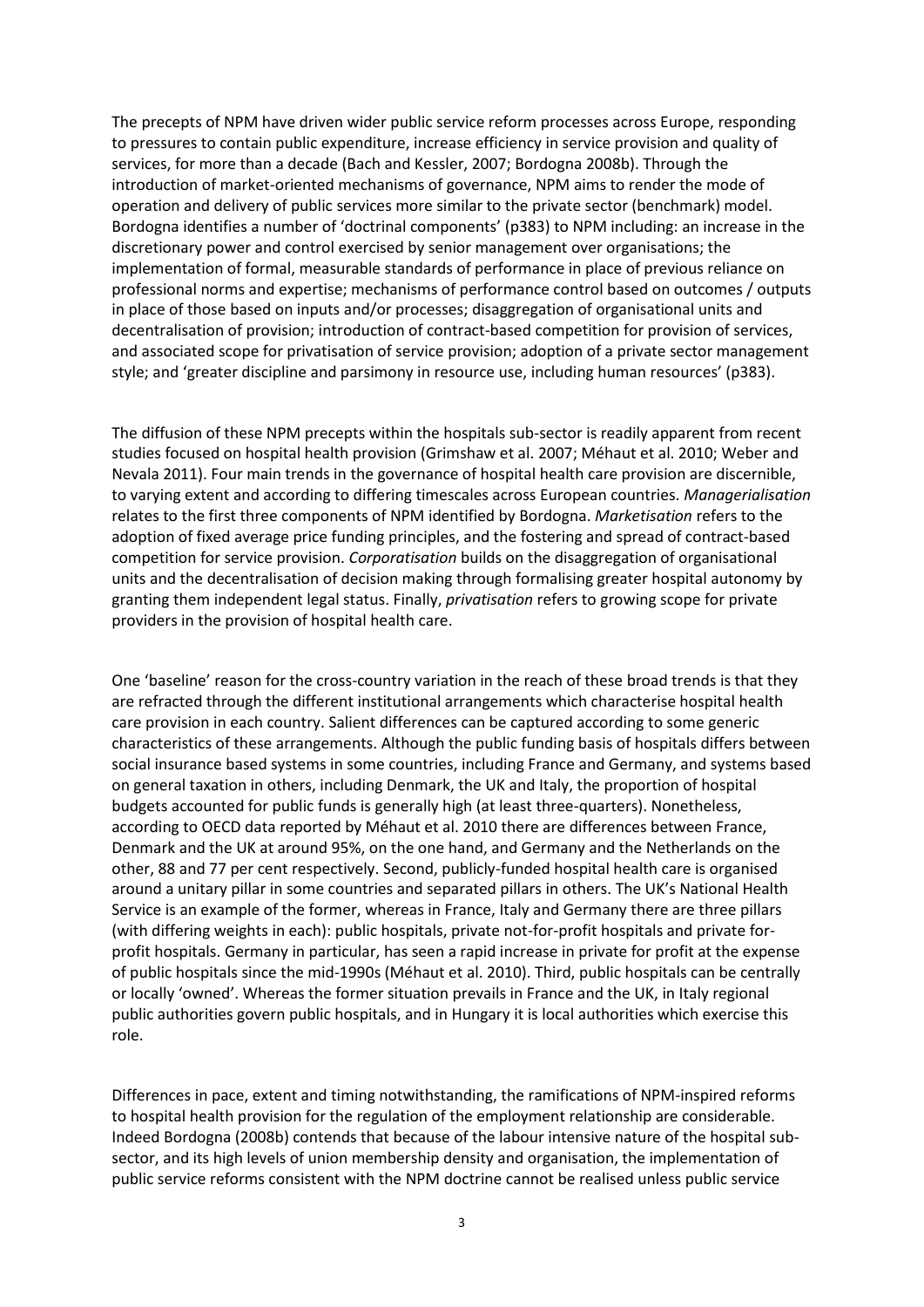employment relations are simultaneously reconstructed. In short, the proposition is that changes to the regulation of employment are a necessary condition for the implementation of public service reform. The NPM reform agenda therefore entails confronting the traditional approaches to public service employment regulation embodied by the 'sovereign' and 'model' employer approaches (Bach and Kessler 2007), respectively, and replacing them with arrangements which resemble those found in the private sector. Under the 'sovereign' employer model, evident to greater or lesser extent amongst many continental western European countries and also in central Eastern Europe, public service workers - often with special, privileged employment status – are subject to unilateral employment regulation by state authorities, either administrative or legally-based. Under the 'model' employer approach, which prevails in Italy and the UK and also for parts of the public service workforce in other west European countries, encompassing collective bargaining is promoted by the state as the preferred means of employment regulation.

Bordogna (2008b) spells out the implications of the NPM doctrine for these two traditional approaches to employment regulation. In terms of governance arrangements these include a decline in the share of public service employees with special employment status, with the implication that – in those countries where the sovereign model has prevailed hitherto - voluntary collective bargaining becomes the main mechanism of employment regulation at the expense of legally- and administratively-based forms of unilateral state regulation. Collective bargaining will be under pressure to become more decentralised, in order to become responsive to organisational needs. At the same time, public policy preference for collective bargaining under the 'model' employer approach is likely to wane and thereby erode the implied support for trade unionism in favour of the assertion of managerial prerogative. This suggests a second proposition (Bach 1999; Bordogna 2008b), which is that workforce governance arrangements in the public service, including those in the hospitals sub-sector, will tend to converge on those prevailing in the private sector (in a given country).

Turning to the impact on employment conditions, Bordogna (2008b) anticipates that those public service employees who continue to have special employment status are likely to experience a reduction in the scope and magnitude of the prerogatives attached to such status – for example through a weakening of job security or pension entitlements. Also 'automatic and collectivist criteria' (p386) which shape pay determination and career paths, such as length of service are also likely to be displaced in favour of more differentiated, selective and individualised criteria, associated with performance appraisal and other HRM techniques. In particular, pay will become more related to the circumstances of individual hospitals, and to the performance of individuals and teams within them. In addition, an emphasis on enhancing different kinds of flexibility in the deployment of the workforce can be expected. Insofar as this involves (greater) recourse to contingent forms of employment, job security is likely to be eroded. Accordingly, a third proposition is that employment conditions will undergo a shift in the balance between job and income security and different forms of flexibility in favour of the latter.

Institutional arrangements governing employment regulation in the hospitals sub-sector in each country differ, in part reflecting national-level, economy-wide differences in collective bargaining institutions and in part reflecting differences in the organisation of hospital health care provision (see above), and hence intervene in the relationship between NPM-inspired reforms to hospital health care provision any consequent / associated reconstruction of employment regulation. Important lines differentiating institutional arrangements are the extent of integration with the wider framework for setting wages, other benefits and conditions in the public sector; the extent to which parts, or most, of the workforce have special (public servant) employee status; fragmentation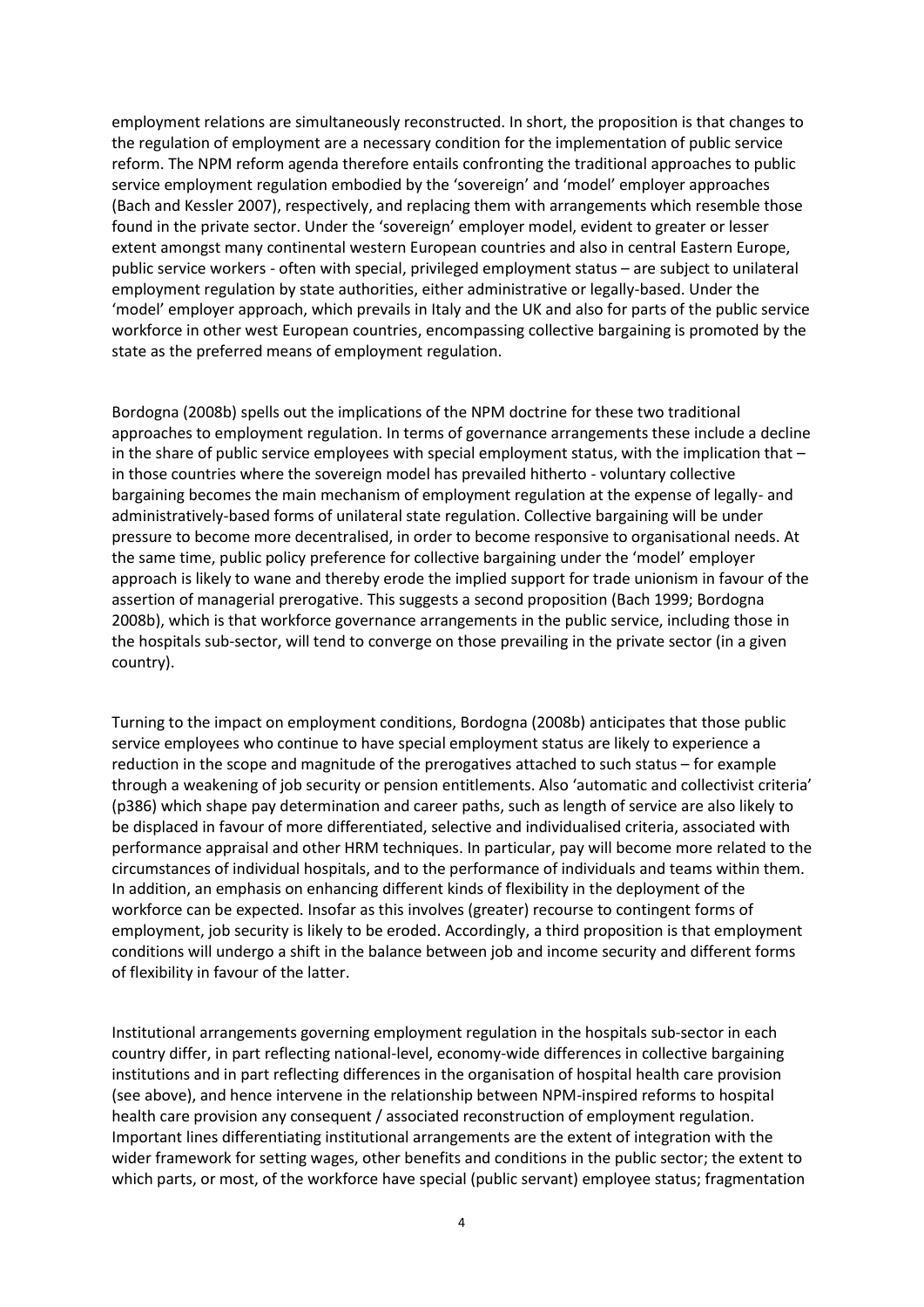/ integration in interest representation and, closely associated, collective bargaining and other joint arrangements in the sub-sector; coordination across arrangements covering public and private providers, respectively; whether multi-employer or single-employer collective bargaining arrangements prevail ; and whether multi-employer or other centrally determined arrangements can be supplemented by further negotiation at territorial or organisational level (Grimshaw et al 2007; Méhaut et al. 2010).

The countries where most or some employees in hospitals enjoy special employee status, such as France and Germany, are also amongst those where institutional arrangements for the sub-sector are integrated into a wider framework for setting terms and conditions in the public sector. Typically, where the provision of hospital services is organised around multiple (public and private) pillars, then these different pillars are covered by different collective bargaining (or other) arrangements, as is the case in France, Germany and Italy. Reflecting this, different associations of employers organise the respective pillars, and engage in the relevant negotiations. Such differentiation on the union side is not so evident, with the same unions organising in both the public and private segments of the sub-sector in some countries, such as France and Italy. Coordination across these differing bargaining arrangements is more apparent in some countries, including France, than others, including Germany. In Italy, after a convergence phase between 1995 and 2006, the recent renewal of the national private health collective agreement showed a demand for differentiation from the public health one. Multi-employer bargaining arrangements are substantially more encompassing in their workforce coverage than single-employers ones, and where the 'sovereign' employer model does not apply the former characterise the public hospitals sector in all western European countries concerned. Single-employer arrangements are found amongst some central eastern European countries such as Hungary. Differences in western Europe revolve around three considerations: whether the terms of agreements can be, and in practice are, legally extended to workers who would otherwise not be covered by an agreement (widespread in continental western Europe, but not found in the UK – although a de facto arrangement has applied over recent years); scope for further negotiation at lower levels (considerable in Denmark, less so in Italy, highly constrained in France); and arrangements for private hospitals engaged in public provision. On the last, the situation in Germany – where growth in the private hospital sector is associated with the emergence of single-employer bargaining – differs from that in France and Italy, where (different pillars of) the private hospital sector have their own sector agreements.

Drawing on Bordogna (2008a), the three countries on which this paper focuses are associated with different clusters of countries<sup>1</sup>. In France, employees in public hospitals have special public employee status, and collective bargaining in public hospitals has remained secondary to administrative regulation under the 'sovereign' employer model. In this respect, France shares similarities with a cluster of countries also including Belgium, Germany and Austria. It has separate multi-employer collective bargaining arrangements covering the private sector. Density of union membership in both the public and private sectors is comparatively low amongst western European countries. In different ways, Italy and the UK both represent 'cases apart' from other clusters of countries. Employees in Italy's public hospitals no longer (since 1993) have special employee status, although the regulation of the employment relationship under collective bargaining in the public sector differs from that in the private sector. This distinction carries over into different bargaining arrangements in the public and private hospitals sub-sector, as in France. Density of union membership is in the middle to upper part of the western European range. Bordogna (2008a)

**.** 

 $^1$  Bordogna (2008a) identifies five main clusters of countries for the wider public service sector: Nordic (also including the Netherlands); central western Europe (Austria, Belgium, France, Germany); central eastern Europe (except Slovenia); Mediterranean (although Italy is something of a 'case apart'); the UK.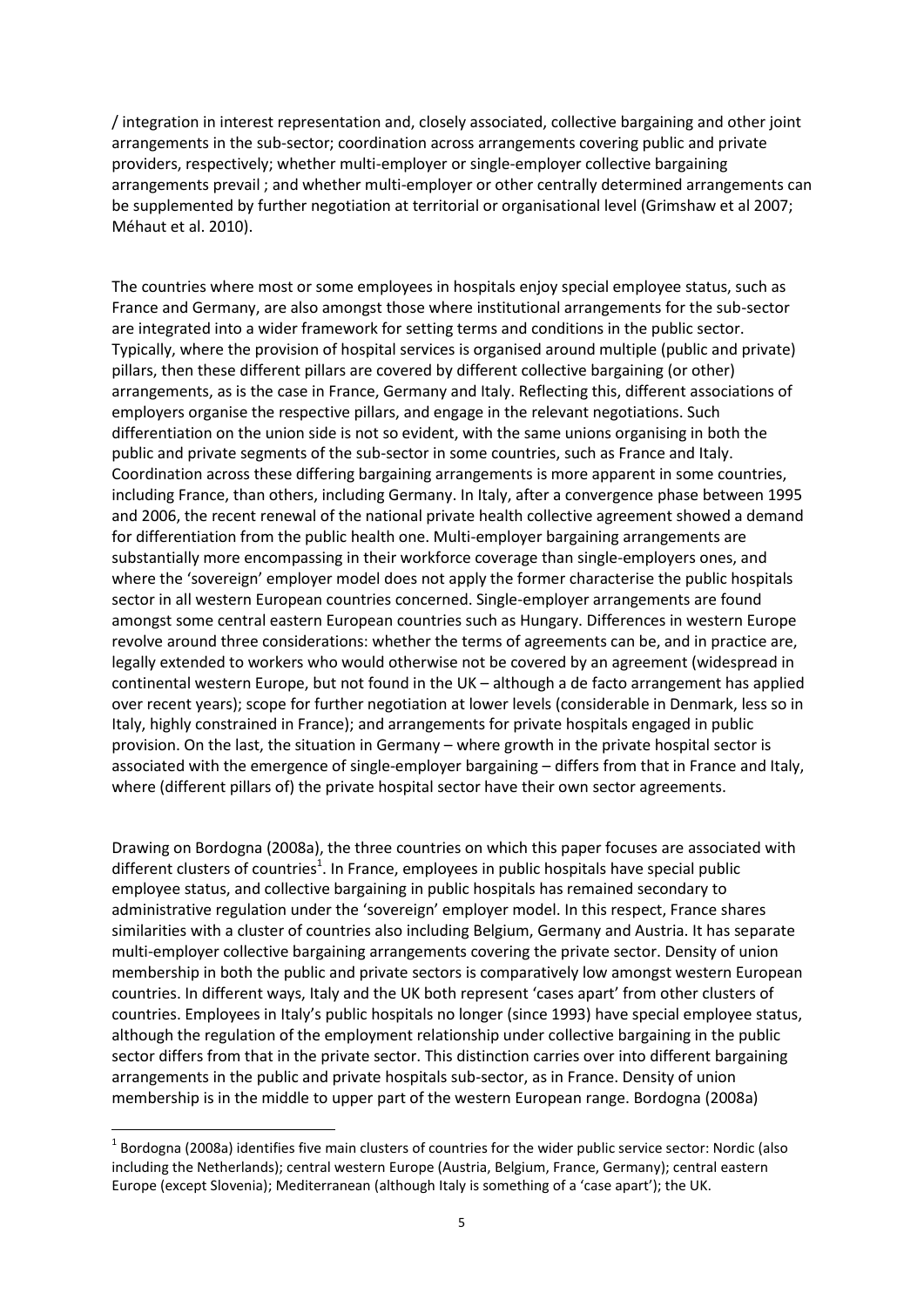suggests that for the wider public sector, Italy bears some resemblance to the Nordic countries in respect of its two-tier bargaining arrangements with some form of central coordination. In the UK public service employees have never enjoyed special employment status, and in health care (multiemployer) collective bargaining has by and large continued to be the preferred model of employment regulation. However, independent review bodies now determine pay for almost all of the public hospital workforce. The relatively small private hospital sector is not covered by a multiemployer arrangement. Density of union membership is in the middle to upper part of the western European range.

Empirical evidence for the wider public sector provides a mixed picture in terms of the emergence of private-sector type forms of workforce governance, and associated adoption of more individualised employment practices, under the pressure of NPM-inspired reform measures (Bach 1999; Bordogna 2008a, 2008b). In accounting for this, Bordogna raises some inherent limitations of the NPM doctrine. Central to these is the assumption that 'by changing organisational and contextual factors it is possible to eliminate any political orientation of, and influence on, the logic of action of the public employer' (p385). However, the continuing salience of the 'political contingency' (Ferner 1988) – that is the imperative for governments to attend to their electoral constituency on questions of public service provision – is above all evident in the provision of health care, including hospitals, underscoring the persistence of a logic of action different from that prevailing in the private sector. Reforms inspired by the 'rhetoric' of NPM can also conflict with the reality of actual governance arrangements amongst hospitals. For example, the creation of additional, lower level bargaining arrangements can generate increased transactions costs as well as scope for local variation; and unless budget responsibility has also been devolved, local level bargaining may have perverse consequences as a result of collusion between the local parties involved. In short, these and other tensions suggest that imposition of reform measures which flow from an NPM agenda may not prompt the outcomes intended.

#### **Notes on Method**

National health services include a wide range of organisations and institutions dealing not only with health provisions, but also laboratory activities, research centres, social services, often collaborating together. Our research focuses in particular on hospitals (falling under the 86.1 Nace definition 'Hospital activities'), and the hospitals' nurses, ancillary and technical staff. Nurses, in particular, represent the largest professional groups within hospitals (55% in the UK; 60% in France and 40% in Italy). Doctors and managers, whose terms and working conditions are governed separately from that of 'health staff', are excluded from our study.

The basis of the present work rests on a qualitative reconstruction of the main changes that characterised the health sectors and the relative workforce in the three countries of comparison. This preliminary research took place in 2010 and was based on the collection of documents, analysis of the literature in the fields of social sciences and industrial relations and interviews with experts of health sector employment relations in the respective countries.

The preliminary phase was used to inform the field work, based mainly on semi-structured interviews to representatives of employers' and workers' organisations, at national (for all the three countries) and regional (Lombardy and West Midlands in the cases of Italy and the UK respectively) levels. The interviews, carried out between September 2010 and May 2011, were recorded and transcribed. The meetings with representatives of the organisations were functional also to access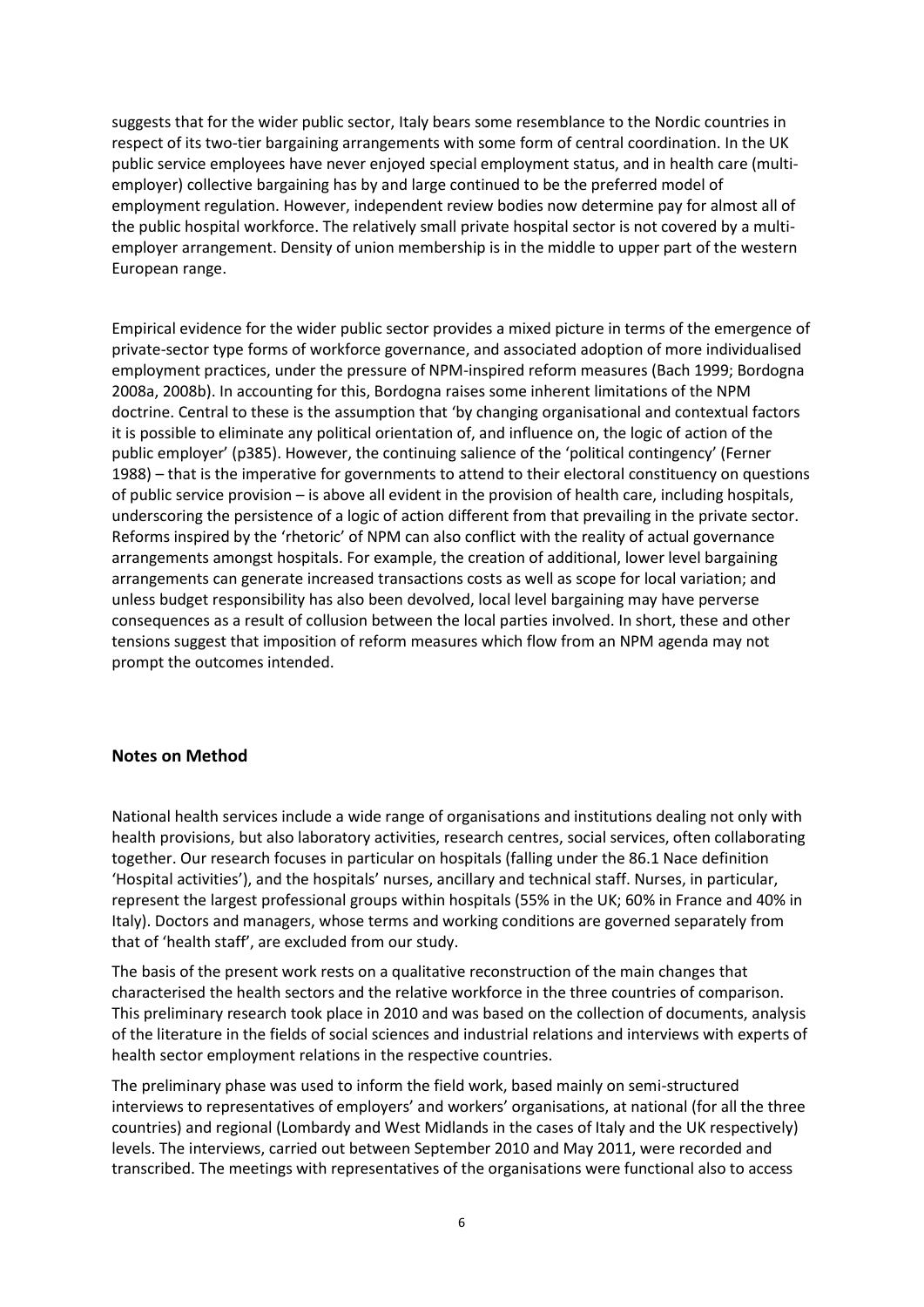further relevant documentation, particularly in the form of employment accords, figures and data contained in the agreements. The interviews (between four and seven for each country) focused on the trends of collective bargaining in the 2000s. Various aspects were considered and the questions designed according to the specific national situation. Common topics of the interviews would range from relationship between public and private providers in the national health services to questions on procedural changes and substantive outcomes related to collective bargaining.

#### **Main reforms in the governance of hospitals**

While many of the health reforms of the 1990s and 2000s were aimed at containing costs while increasing efficiency of health service provision and quality of health care, there is less uniformity in the choice of instruments towards realising this purpose implemented in the different countries.

#### *The United Kingdom*

The UK, with some degree of continuity between different governments (Buchan 2000; Bach 2004), has seen a number of important reforms of its universal public health service, the National Health Service (NHS), over the past three decades. Until the mid-2000s, publicly-funded hospital health care was provided entirely by publicly-owned and operated hospitals, although the involvement of private contractors in provision of ancillary services dates back to the 1990s. The reforms started with the introduction of techniques of 'new public management' in the mid-1980s, replacing those based on the 'consensus management' principle, following a government-commissioned report. The late 1980s saw the first introduction of elements of competition among the organisations operating in the health service, of devolved budgeting and of performance management systems based on targets (Kessler and Purcell, 1996). In the 1990s managerialisation and marketization were taken further, with four linked elements central in the successive interventions of the Conservative government: decentralisation of managerial responsibility; strengthening of performance management systems and increasingly pervasive use of performance metrics and targets; introduction of autonomous ('Trust') status for hospitals and primary care providers; and introduction of a 'quasi market', or internal market, through splitting the provision of health care, including acute care by hospitals, from its purchase by public agencies and general practitioners. The most prevalent form of contractual arrangement which resulted was a 'block contract' between purchaser and provider which specified only the total amounts involved, without detailing the volume of specific treatments to be provided. The effect on relationships between purchasers and providers seemed, in many cases, to be to prompt formal or informal cooperation rather than competition. At the same time, implementation of a compulsory requirement to put ancillary activities such as catering and cleaning out to tender opened up scope for private companies within the NHS.

Whilst the change to a Labour government in 1997 brought an official emphasis on encouraging cooperation and collaboration between purchasers and providers and a shift away from a predisposition towards the private sector in favour of encouraging a pragmatic mix of providers, continuity was evident in the further steps taken to develop the quasi market, emphasise performance metrics and targets, and enhance the involvement of the private sector within the NHS (Bach and Kessler forthcoming). A sustained commitment to increase expenditure on health included a major hospital-building programme financed through the public finance initiative (PFI), introduced across the wider public sector in the late 1990s, under which private contractors build hospitals (and other NHS facilities) under a long-term cost-plus (i.e. profit) arrangement and which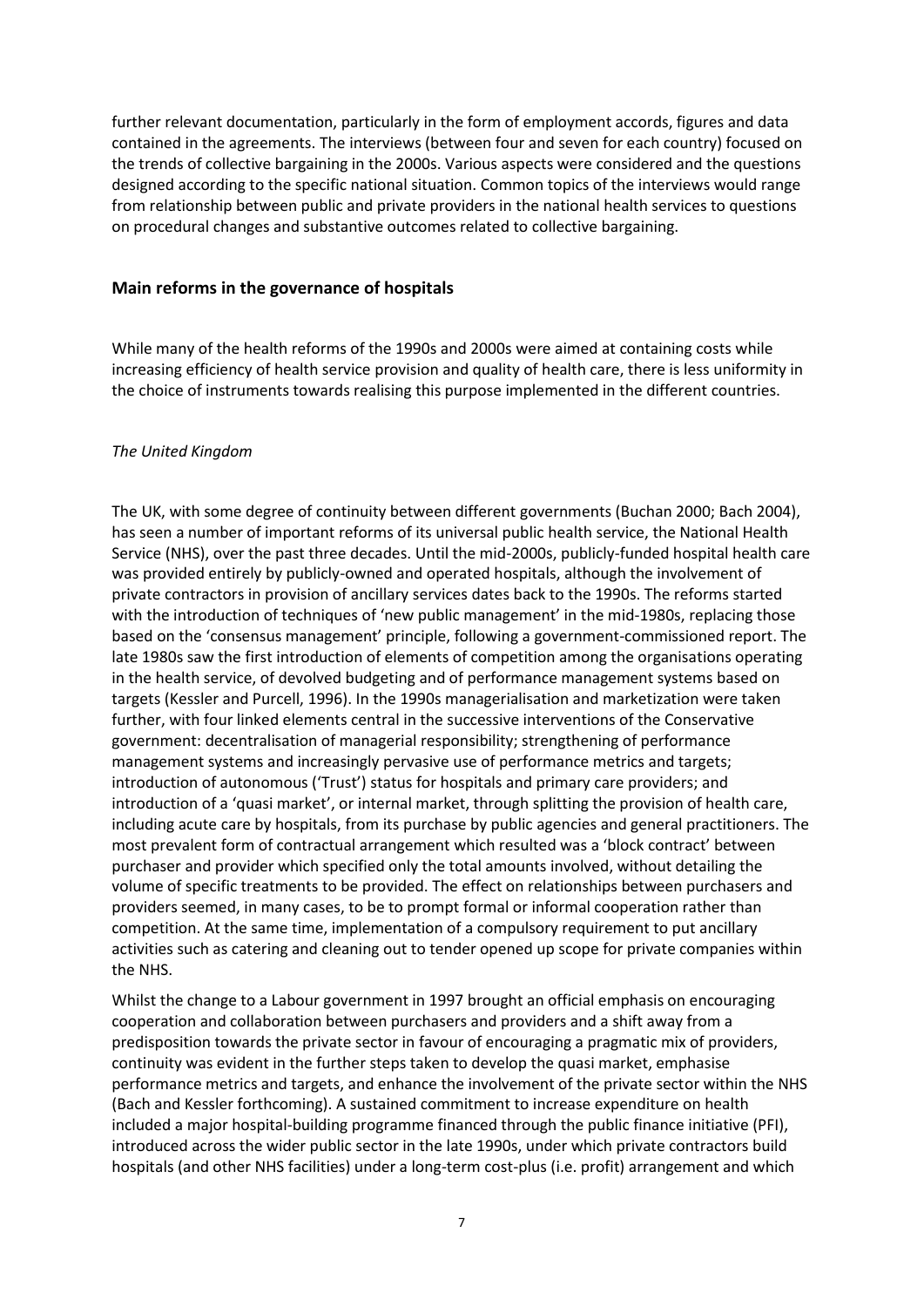are then run by the hospital Trusts (and other NHS organisations). Reinforcing the earlier move to open up provision of ancillary services to private companies, up until 2004 compulsory competitive tendering of such services was a requirement of all PFI hospital contracts. From 2005 onwards, private healthcare providers secured a role within the NHS (in England only) with the establishment of a growing number of independent treatment centres. These are private-sector run hospital units within the public service, usually co-located with NHS hospitals, which undertake 'bulk', routine surgical procedures. A year earlier (2004), a more autonomous status for NHS hospitals ('Foundation Trusts') was introduced. Although still publicly owned, Foundation Trusts take the process of corporatization a step further. Strongly performing hospitals could apply for this status, under which governance responsibility shifts from the Department of Health (Ministry) to an independent board, and there is a greater degree of independence in decision making related to the organisation of health provision and the governance of workforce. Out of 290 hospitals in Britain, 137 had acquired Foundation Trusts status by 2010.

To summarise, the trajectory of reform of the NHS has been shaped by all four processes. Managerialization appeared first followed by a sustained series of marketization measures under which hospitals provide health care through a quasi-market. This has grown in scope and increasingly moved away from block contracting arrangements to ones specifying the volumes of particular procedures. More recently, corporatization has been formalized with the introduction of Foundation Trust status for hospitals, whilst the independent sector treatment centres have opened up hospital health care provision to private providers. Yet despite the rhetoric of decentralisation, governments have, through the allocation of financial resources and the enforcement of a battery of performance metrics, retained considerable central control. Further reform proposals by the present Government, if implemented, would reinforce the second, third and fourth of these in particular.

#### *Italy*

Though the Italian SSN has a long tradition of dual presence of public and private hospitals, the public organisations account for the dominant share, with the private ones being 'complementary' in the overall national health provision through the accreditation system. With the strong push towards restructuring, and the following reforms of 1992 (law decree n. 502) and 1993 (law decree n. 517), there has been a significant decrease in the overall number of beds, both public and private, amounting to -29% between 1996 and 2002 (Neri 2006:178). The majority of the decrease has been borne by public hospitals with the concomitant - though far from equivalent - increase of private beds. Recent trends show that private hospitals are increasingly taking on specific operations, like rehabilitation. For example, while in 1997 only 5% of post surgery rehabilitation was managed by private actors, it was 73% in 2008. Regional differences, then, indicate a varied concentration of private hospitals across the national territory (Anessi Pessina et al. 2010).

The regionalisation of the national health system has been perhaps the most prominent change occurring over the past two decades. Starting with the 1992 reform, and further finalised in 2000 with the regional federalism of the public service (law decree n. 5 of 1992), regions became an important financial source for the health system. The incidence of regional financing coming from regional taxation is 39%, but the average hides significant variations ranging from the 10% of Calabria to over 60% of Lombardy. Whilst having to ensure nationally set minimum levels of service (known as LEA, *Livelli Essenziali di Assistenza),* regions took charge of deciding how public and private providers should interact, for example, therefore establishing different regional health systems. The reforms outlined apply equally to all regions, analysing the consequent trajectories at the national level, different regional outcomes will be highlighted.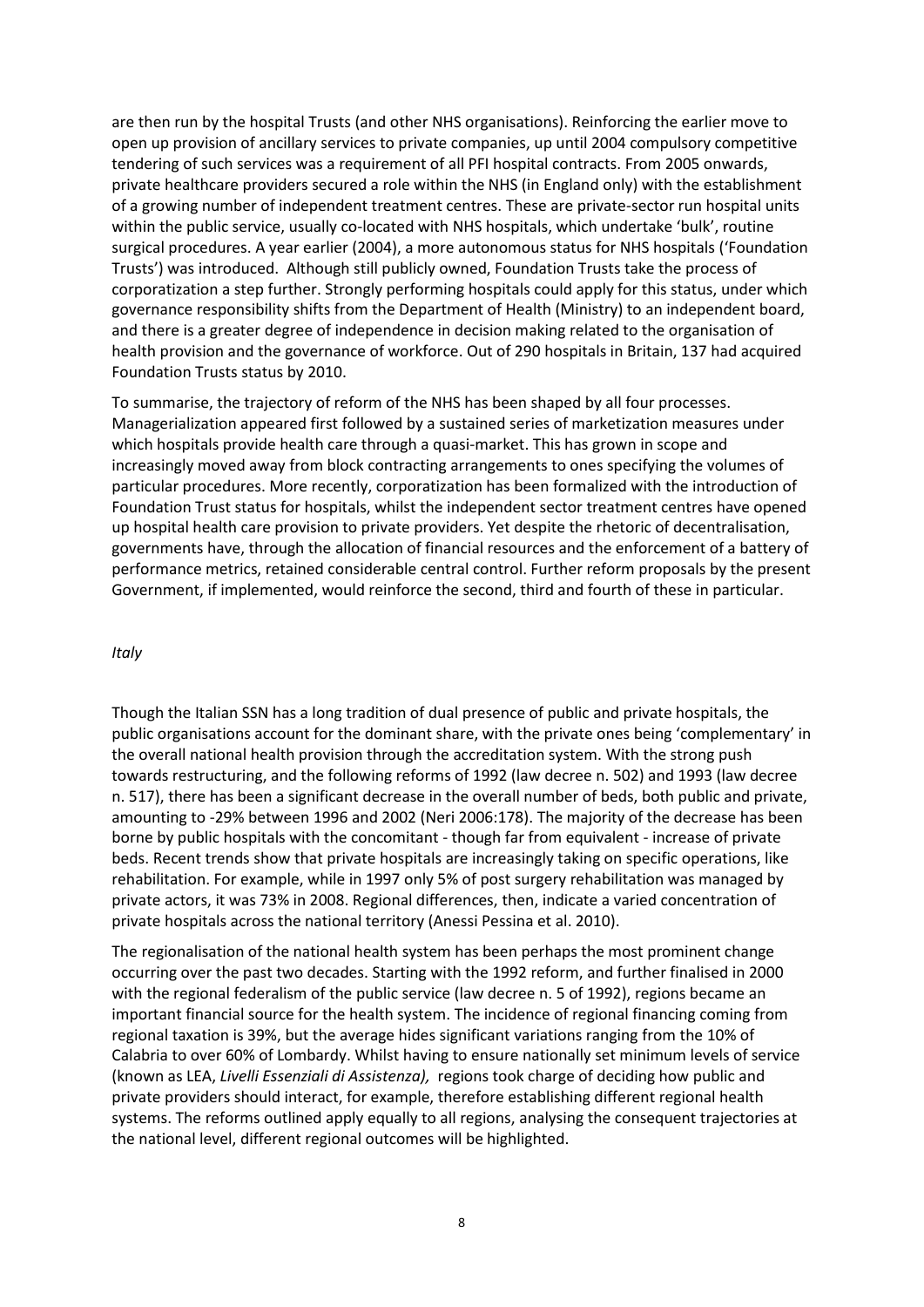Corporatisation features as a prominent trajectory variable that accompanied the changing governance of health provision. In 1992, local health units (*Unità Sanitaria Locale, USL*) were transformed into local health organizations (*Azienda Sanitaria Locale, ASL*) 2 . Also 'hospital organizations' (*Aziende Ospedaliere*, AO) were introduced. AOs are hospitals which can become independent from the ASL and then, like ASLs, report directly to the regional administration. As a first result, there has been a reduction of the 659 USL in 1992 to 183 ASL in 2005, obtained through mergers of organisations and an enlargement of their territorial remit. Both ASL and AO are based on management principles of efficiency deriving from the private model, as they are obliged for example to break even as well as entitled to manage bids for the provision of services.

In 1999, another reform (law decree n. 229) further stressed the 'private model oriented' vision through two main instruments. First it explicitly encouraged a system of quasi-market (or 'administered competition') that the regions would eventually develop individually according to the local context. However, with the exception of Lombardy, where competition between private and public providers was achieved, the most common approach adopted by regions, though in different ways, has been that of making public and private providers 'cooperate' with each other (Emilia Romagna being a significant example in this sense, analysed in Neri 2006). Secondly, the 1999 reform aimed to enhance the entrepreneurial autonomy of ASLs' general directors. However, this movement towards managerialisation was a compromised one. General directors of ASL, for example, are still appointed on a political basis by the regional government, rather than according to selection criteria typically applying to private sector's managers.

The main outcome of the territory-based 'organised decentralisation' of the various reforms was, as mentioned above, a national health systems characterised by different regional health models (Neri 2009). Coordination between the State and the regions is devolved upon the 'Conference between State and Regions' (CSR). In collaboration with the Ministry of Health, among others, the CSR ensures that minimum standards are respected and expenditure is under control. Because of persistent failure from a number of regions in the latter objective, in 2005 the Conference and the Ministry of Health imposed on them 'recovery plans'. Similarly to what happens in case of bankruptcy in the private sector, eight out of 20 regions are now under controlled administration, implementing measures to re-establish a balanced budget under the supervision of 'liquidators' (usually appointed centrally by the government and often coinciding with the presidents of the regions, as in Campania and Lazio). Measures include, as we will see in the next section, mergers, closures of hospitals, downsizing, etc.

Even if marketisation and managerialisation appeared on the agenda of the reforms, they did not feature as prominently as corporatisation. The former has been displaced in many regions by the cooperative approaches fostered among the organisations which were supposed to compete. The latter has been affected by the 'political contingency' still prominent within the Italian SSN. Corporatisation, by contrast, has been pursued successfully, with ASL and AO being the main providers of the health system and showing common characteristics with private companies. Privatisation is gaining ground in specific areas of the hospital activities, but appears, at least to date, only limited.

#### *France*

In France, the hospital sub-sector has undergone major reforms since the mid-1990s, resulting in two main developments: increased control over budget allocations, especially for public hospitals, and increased managerial authority within establishments in order to secure control of costs. The

 2 The translation of *azienda* as 'company' seemed not appropriate and possibly ambiguous. We use the term 'organization', which indicates the potential diversity of forms of health providers.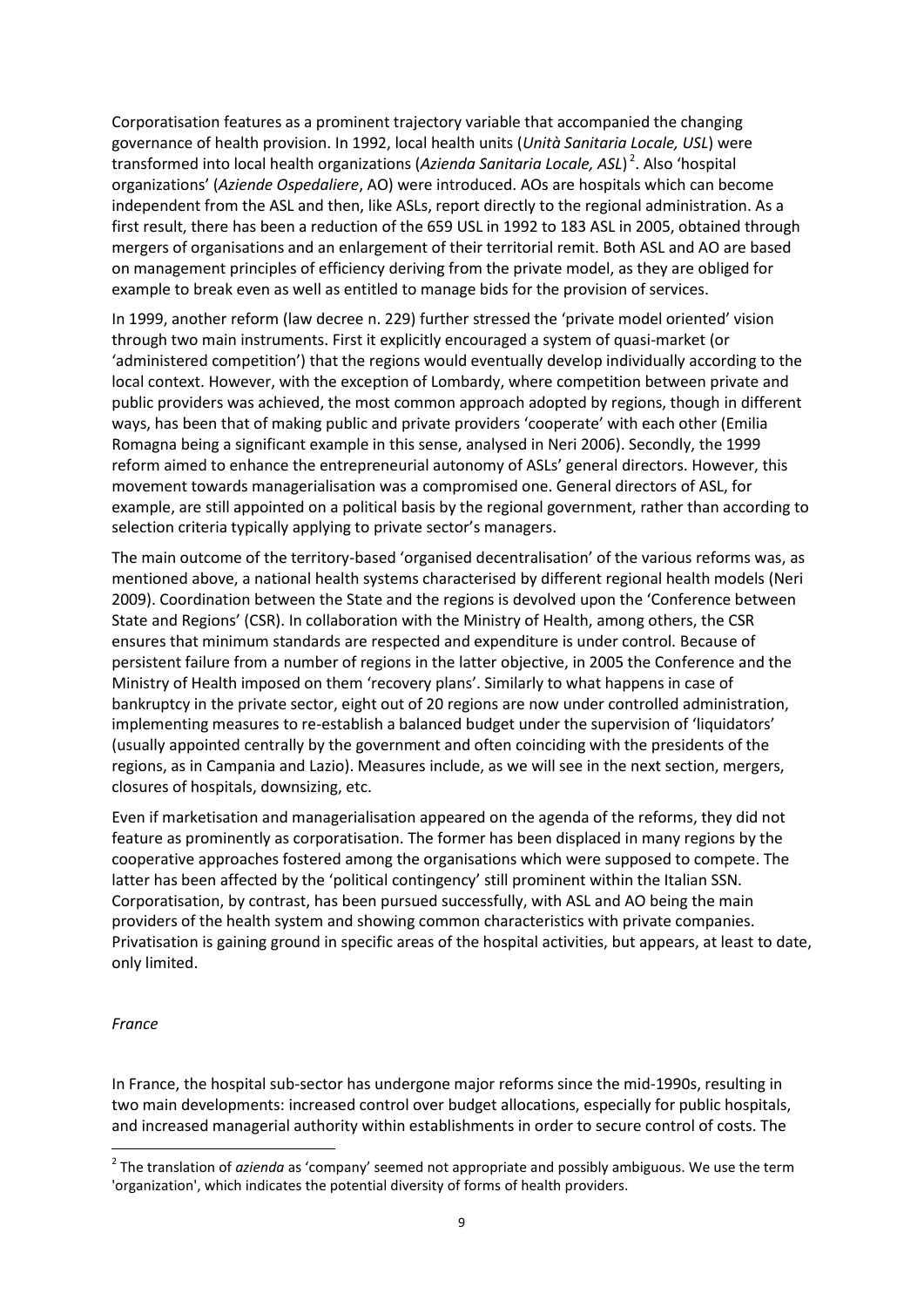hospital sector has a dual structure, combining public and private providers, which since the 1970s has been characterised by effective coordination across its main pillars. On the one hand, hospitals which are part of the health public service ('*participant au service public hospitalier' - PSHP*) may be either publicly owned and financed, or privately owned and operating on a non-profit basis. The former comprise large units in urban areas and local hospitals, mostly in rural areas and linked to local authorities. Non-profit hospitals are often linked to charities or religious organizations. On the other hand, privately owned hospitals, usually referred to as clinics ('*cliniques*'), operate on a profitmaking commercial basis. For patients, healthcare in the private sector is covered by national public health insurance generally up to the same fixed level as in the public service. In 2006, the private sector accounted for 35% of bed capacity, split roughly 2:3 between non-profit and profit-oriented hospitals (DREES 2008).

Successive reforms in the 1990s were aimed at reducing the costs. In 1995, with the Plan Juppé, there has been a move towards a consolidation of administrative competences at regional level. The regional hospitalisation agencies (*Agences régionales d'hospitalisation,* ARH) became in charge of allocating the resources to hospitals, both public and private, on the basis of a new contractual instrument (*contrat pluriannuel d'objectifs et de moyens)*. The reform essentially amounted to a reinforcement of state planning and regulation, and served to initiate restructuring. Subsequently, several reports published in 2002 contributed to building an agenda for a major reform of the internal organisation and financing of French hospitals, leading to a change of administrative and medical governance.

A radical reform of public hospitals financing was introduced in 2004 involving the introduction of fixed prices for all medical and surgical procedures *('tarification à l'activité',* or price per act) in place of the global budgets which had operated previously. Health provision by private hospitals was already financed on an activity, or procedure, basis. The main objective was thus to harmonise the rules applying to public and private providers around a single model of resource allocation. Given the extent of the change, it is being implemented gradually through until 2012. The introduction of management tools to monitor hospital activity led to the development of several kinds of instruments at the establishment level: reporting boards, real-time monitoring of the occupancy rate, computerized tracking of drugs circulation, reporting tools for budget and finance monitoring, etc. The use of all these instruments has spread significantly in public hospitals (Cordier 2008:7).

The last legal step, the 2009 law on hospital modernisation, patients and territory attempted to address geographical inequalities in health (and hospital) provision, by complementing ARH with the establishment of new regional health agencies (*Agences régionales de santé- ARS*) with an extended health care remit, and promoting coordination within the hospitals sub-sector and also restructuring when hospitals are too geographically close.

More importantly, the 2009 law changed the governance of hospitals and introduced a new form of governance at the establishment level with a clearly managerial orientation. The reform significantly reinforced the powers of hospital directors to the detriment of co-management governance structures such as the 'conseil d'administration' and the medical commission. New or reformed institutions include (i) an executive body (directoire), which supports the general director in the management of the establishment; (ii) a surveillance council replacing the former 'administrative council' giving an opinion on stratey and exerting a management control function, including screening the financial accounts and results; (iii) a pluriannual contract with the Regional Health Agency (ARS) linking objectives and budgetary resources granted to the hospital; and (iv) a hospital director who is accountable to the ARS with respect to the hospital's objectives and targets. Overall, these measures provided instruments and measures aiming to initiate a major restructuring of the hospital sector and give local health organisations a stronger management (Jacquin 2009).

The changing governance of hospitals in France in recent years is a clear case of managerialisation. Although the alignment of the resource allocation model for public and private providers, around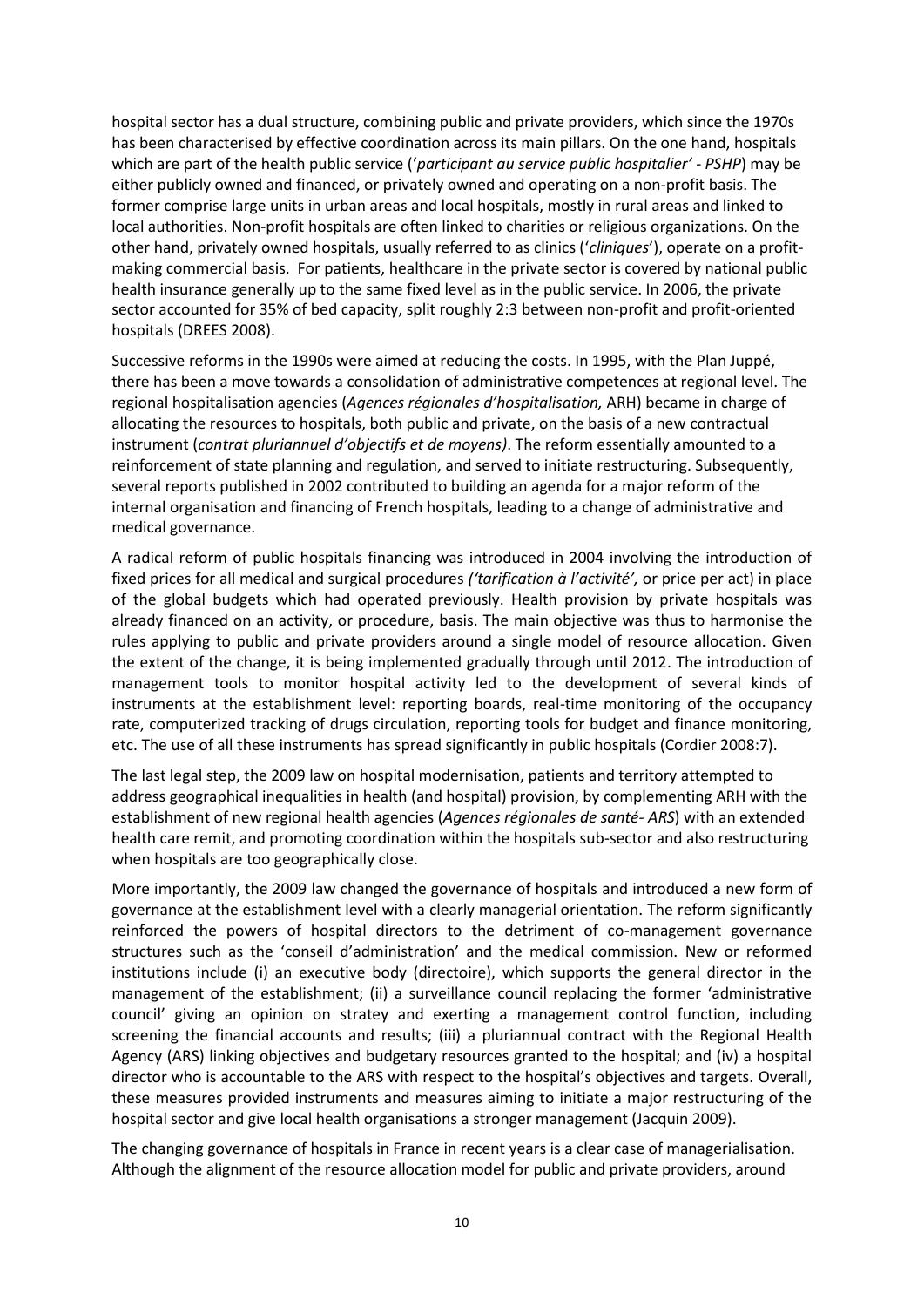activity-based pricing, potentially lays the basis for the introduction of a quasi-market in hospital provision, there are as yet no concrete proposals for its introduction. The formal legal status of public hospitals remains unchanged, and there has been little change in the balance between of activity between public and private providers over the recent period. Corporatization and privatization have not been part of the reform agenda.

#### **Changes in collective bargaining and employment conditions**

This section focuses on the trends in the institutions and mechanism of governance of health workforce resulting from the reforms and on the impact on employment conditions in the three countries.

#### *The United Kingdom*

Unlike the decentralised, company- or site-based arrangements for determining pay and conditions which prevail in the private sector in the UK, those covering the NHS feature a centralised, nationallevel framework. Although scope for local, hospital-based negotiation has grown it remains relatively limited in extent. The current national framework determining pay and conditions entails the coexistence of two main governance mechanisms. Increases in pay, which used to be the subject of national negotiations, are determined by an independent Pay Review Body (PRB) covering all nonmedical staff, including nurses, other health professionals, nursing assistants and ancillary staff. Originating with the establishment of a PRB for nursing staff in 1983, following national industrial action by nurses, the PRB arrangement – under which NHS employers, trade unions and professional associations and the Government each submit evidence to the independent body ahead of its periodic recommendations - was subsequently extended to other non-medical groups (in 2004 and 2007). Other issues, such as pay grades, supplementary payments, non-wage benefits and most core working conditions, are nationally negotiated under a series of national agreements which also cover all non-medical staff. According to employers' organisation and trade union officials interviewed, local negotiations in recent years have mainly focused on supplementary payments not detailed by national agreements, such as 'on call' payments, the workforce implications of restructuring at hospital level and – since the recasting of the national pay grading agreement in 2004 (see below) – implementation of the new system.

In considering the changes to collective governance arrangements which have occurred, or were attempted, over the past two decades two main phases can be identified. The first corresponds to the reforms introduced under Conservative governments in the first half of the 1990s, whilst the second were introduced by Labour governments in the 2000s. Three main developments characterised the earlier period. First, under their newly-attained Trust status granting them a measure of autonomy, hospitals could choose to either opt-out of national arrangements and negotiate their own terms and conditions or vary / supplement nationally-determined provisions through local negotiation – a measure intended by government to foster the development of local pay bargaining. Studies, however, indicated that, by the late 1990s, although local pay supplements had been negotiated in a majority of Trusts the amounts involved were small when compared to the nationally-determined element of pay increases. Moreover, only a minority of Trusts had opted to negotiate local variations to national terms and conditions on other matters such as pay supplements and annual leave (Bach 2004; Thornley 1998). Several reasons lay behind the relative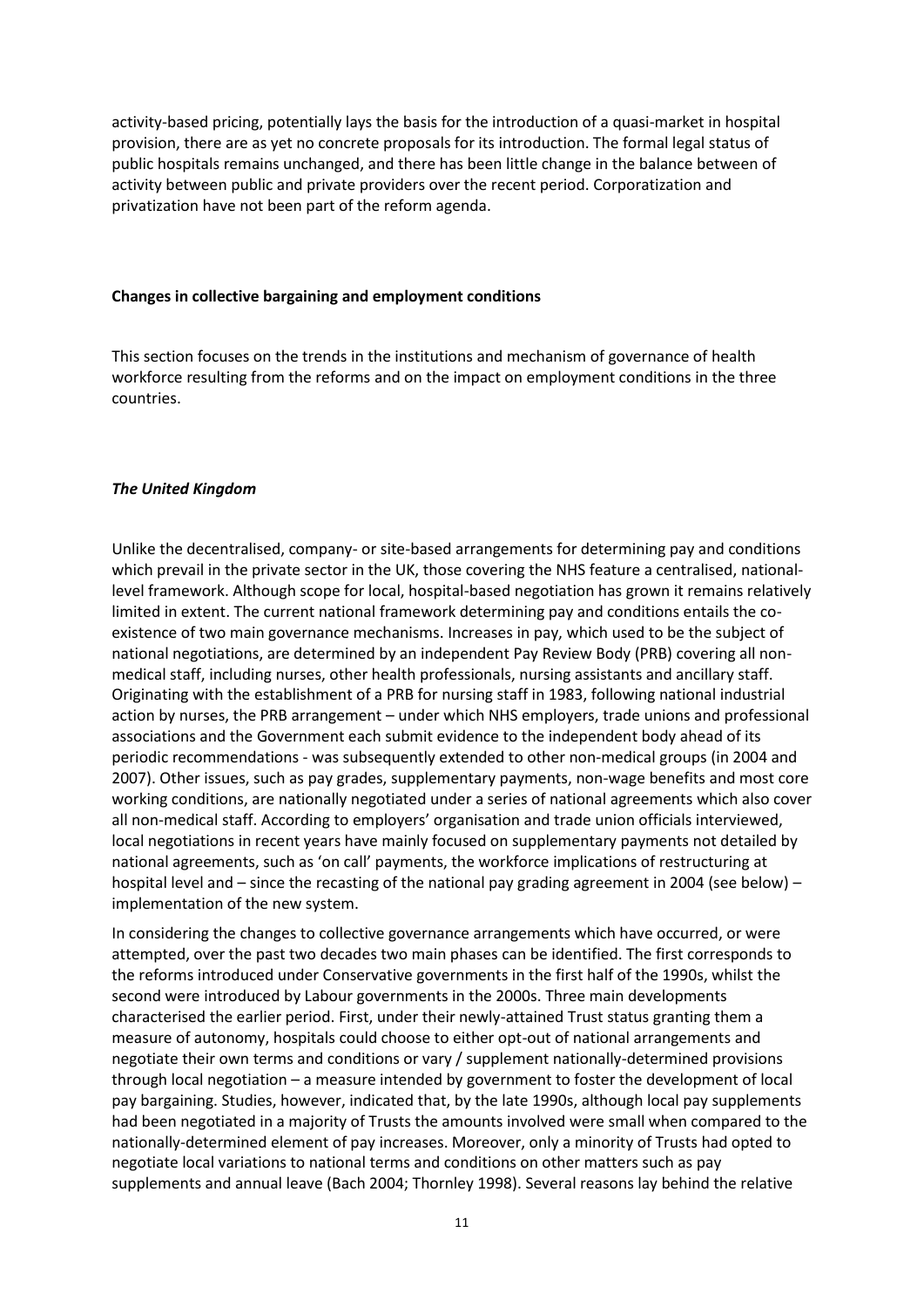failure of the initiative to devolve bargaining to hospital level: continuing central government control of budgets, which fixed the parameters of negotiations; union resistance to the erosion of national arrangements; employer caution in the face of the scope for comparability bargaining across hospitals given the national nature of labour markets for professional occupations; and absence of in-house capacity at hospital level in terms of the necessary HR resources and expertise (Bach 2004; Kessler et al. 2000). Second, the employment of a new grade of health care assistant (HCA) in hospitals – on less skilled tasks previously undertaken by nurses - as a cost reduction measure grew rapidly from the start of the 1990s (Grimshaw 1999). HCAs, however, fell outside the scope of existing national agreements, and their terms and conditions were determined – not always negotiated – locally by hospitals utilising the scope afforded by their Trust status. Third, compulsory competitive tendering resulted in significant numbers of ancillary staff being removed from the coverage of the national agreement. Although the terms and conditions of staff actually transferred to private contractors were in principle protected by transfer of undertakings legislation, in practice this was far from being always the case; moreover, any protection does not extend to newly recruited employees. In sum, although the initiative to devolve collective bargaining to local, hospital level never really took off, in two important respects national arrangements became less complete in their coverage of the NHS hospital workforce.

The more recent period has been characterised by a different, contrasting trajectory. Change has entailed a double shift in which the framework of national collective bargaining was substantially recast and renewed, to simultaneously consolidate pay grading arrangements for all groups of staff under a single scheme, thereby address structural issues surrounding equal pay and provide more scope for an element of local determination within the national framework. At the same time the coverage of national-level arrangements was extended. The most substantial change came with the new, 2004, national agreement on pay grading, known as 'Agenda for Change' (AfC). This replaced eleven previous, long-established occupationally-focused national agreements each specifying job grading for different workforce groups within the NHS. The AfC arrangements swept away almost 650 different job grades, and multiple different allowances and working conditions for different staff groups, with nine national pay bands, a national 'equality-proofed' scheme for evaluating jobs, and harmonised terms and conditions. With responsibility for evaluating jobs and placing them within the pay bands moving to hospital level, this streamlined national framework facilitates the development of new, hospital-specific work roles and ways of working, thereby opening up an important arena for local consultation and negotiation. This direction of travel towards 'organised decentralisation' was reflected in other developments under AfC, including the accompanying employee development scheme which – following a recent (2010) revision – establishes six core principles governing the training and skills required for staff to move along career pathways, with implementation to be determined locally. And whereas under the previous occupationally-focused agreements, pressures on pay in particular localities or for particular groups could only be got round by either over-grading jobs or setting the rules outside (employer interview), AfC provides for local or national recruitment and retention premium payments. Local premia can be implemented at the decision of local management and unions.

Concerning extension of the coverage of national-level arrangements, the new HCA grade was brought within the scope of the AfC's national pay grading arrangements and, in 2007, HCAs also became covered by national pay determination arrangements when the remit of the PRB was extended to cover all workforce groups within the NHS. In addition, the growth of a 'two-tier' workforce as a result of growing outsourcing of ancillary services was addressed by a 2005 'two tier code of practice' introduced by the government to protect the terms and conditions of employees working for the private contractors concerned across the public services. Widely implemented in the NHS, the effect was to extend de facto the coverage of the NHS' national agreement to such workforces (Grimshaw et al 2010).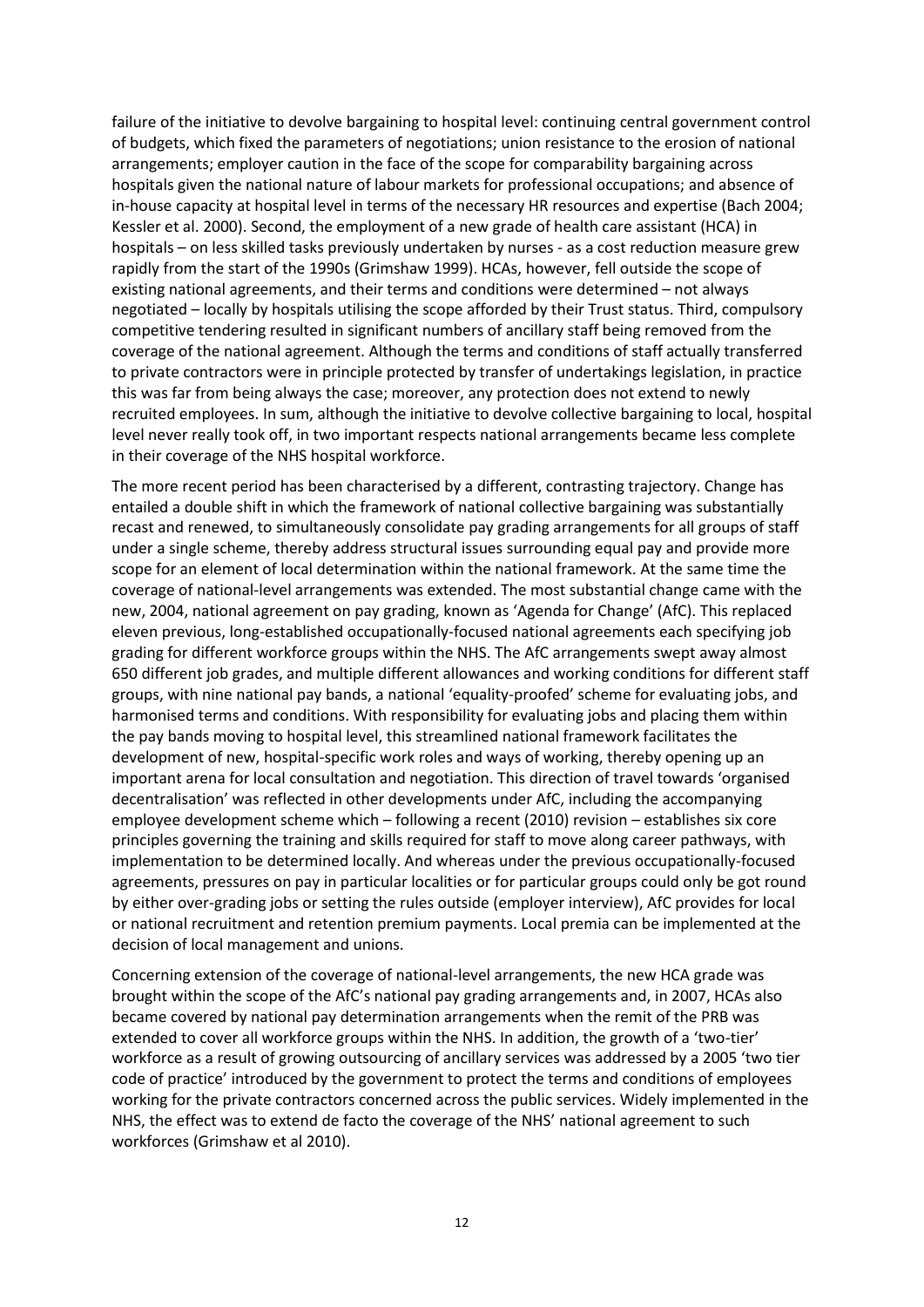However, according to both the employers' organisation and union officials interviewed the further reforms to hospital health provision initiated in the mid-2000s contain ingredients which could erode the coverage of the AfC national arrangements and/or lead to the ad hoc erosion of particular terms and conditions on a local basis. Crucially, hospitals with Foundation Trust status have even more autonomy – and can call on greater in-house resources – to opt-out of the national agreement than their Trust counterparts. So far, just one hospital has done so. Within the national AfC framework, however, many more hospitals were described as 'pushing at the boundaries' (employers' official) on some non-core issues such as the period for which pay is protected for staff negatively affected by restructurings. In short, tensions are apparent between the AfC national framework and enhanced autonomy in hospitals' governance arrangements. In addition, recent developments underline the continuing importance of the role of the state. First, as part of its programme of austerity measures the Government announced a two-year pay freeze for all but the lowest paid staff in the public services, including health, as from 2011. Second, it revoked the twotier code of practice in early 2011, re-opening the scope for private contractors to compete for outsourced activities on the basis of inferior terms and conditions. This coincides with current government proposals which, amongst other things, envisage a further and significant increase in private sector provision within the NHS.

#### *Employment conditions*

As established earlier, basic pay and pay increases continue to be largely determined nationally through the decisions of the Pay Review Body. Even with the encouragement of devolved bargaining over pay during the 1990s, the local pay-increase supplements negotiated in a majority of Trusts remained small when compared to the nationally-determined element of pay increases. Some specific pay supplements have long been negotiated locally, as is the case with on-call payments. The AfC national agreement formally provides the scope for the payment of local retention and recruitment premia to specific groups which must be justified on objective criteria. Beyond this, such premia are triggered and specified through local negotiations. Although a new provision, the effect is to formalise previous informal practices rather than encourage the development of a second tier of negotiations.

The payments issue which appeared as the most contentious at the time of the research (winter 2010-11) concerned pay protection for workers who, as a result of restructuring, are re-deployed to jobs on inferior rates of pay. The national agreement lays down procedural requirements, including that agreement should be reached locally, but does not specify substantive provisions. In a context of ongoing restructuring and reorganisation amongst hospitals and concerns to contain costs, local managements have pressed for a reduction in the period of pay protection (often in exchange for concessions on other issues to unions in local negotiations). The result, according to both employer and union respondents, was that pay protection has tended to be reduced from 5 to 3 years, and there are instances where management has tabled a further reduction to 2 years. The wider effect is that the income security of the workforce affected is weakened.

The AfC national agreement retains automatic, incremental progression within the nine pay bands. The accompanying Knowledge and Skills Framework (KSF) specifies pathways for career progression into jobs on higher pay bands through the attainment of specific competencies by individuals; its role is to 'move people up through the system' (employer interview). There are of course limits to upward mobility in the shape, for example, of the professional qualifications required for entry to nursing grades. More generally, even if KSF appears as individualistic and differentiated it did come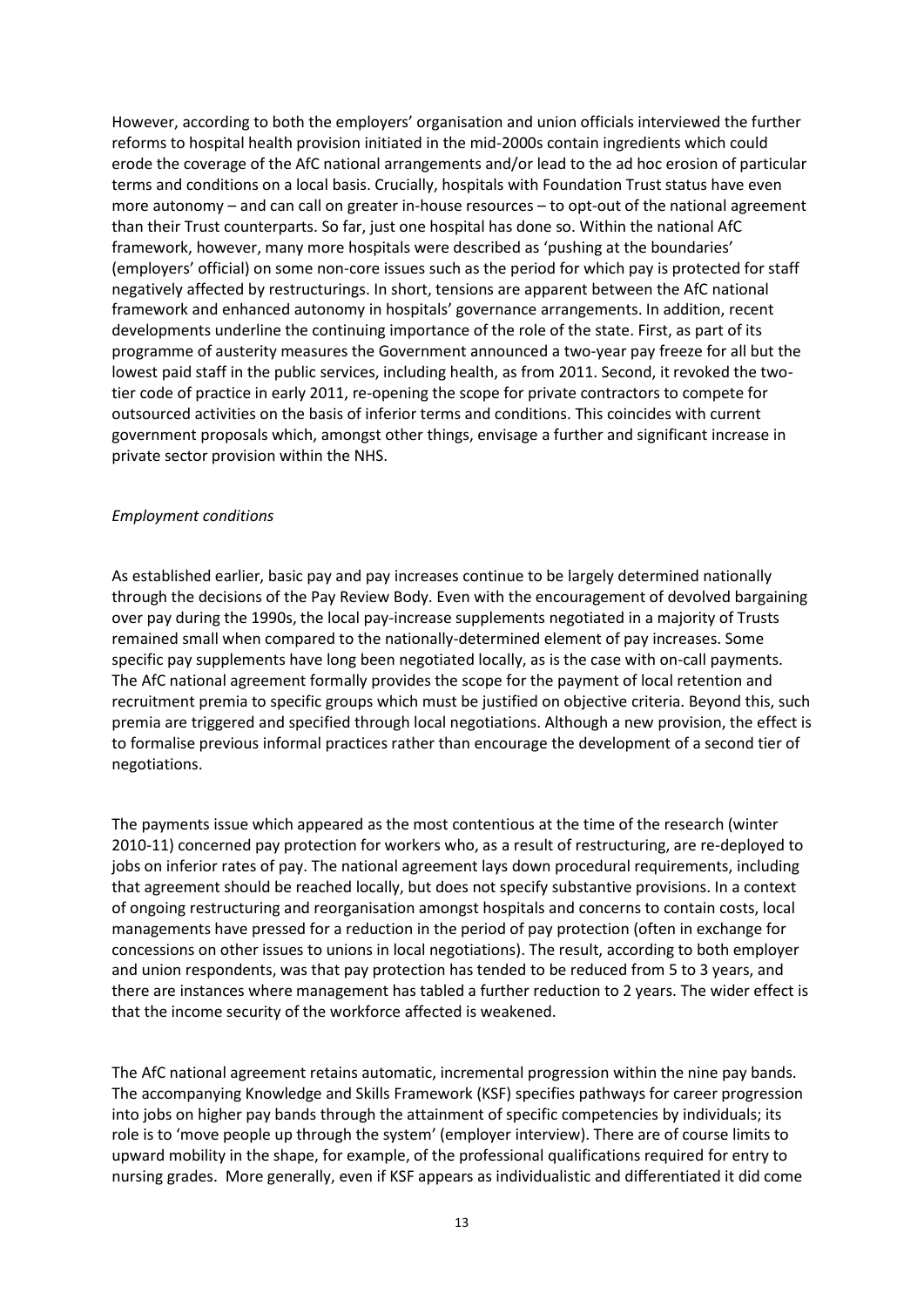in the place of a previous system which was collective and automatic. Rather, it for the first time formalises the modalities of career progression, thereby potentially contributing to the employment security of staff.

In terms of enhancing internal forms of flexibility, two developments have been prominent. The first concerns changes in skill mix associated with the widespread employment of HCAs (see above) on less skilled tasks previously undertaken by nurses, a development which dates back to the early 1990s and which was originally prompted by the twin concerns of nursing shortages and cost containment. According to both our union respondents and earlier studies, the density of HCA staffing levels as compared to that for nurses, as well as the range of tasks which they undertake, vary considerably across Trusts (Bach, Kessler and Heron 2008). One consequence of such variation, but also of the increased incidence and frequency of restructuring and reorganisation, is that work organisation has increasingly become a focus for local negotiation.

The second is working time arrangements, traditionally determined at sub-hospital, departmental level. Union respondents reported a tendency amongst line managers to streamline rostering arrangements so as to more effectively utilise resources in terms of available working hours, including the introduction of electronic in place of previous manual systems. Such initiatives had served to exacerbate tensions between the flexible hours requirements of individual employees, for example in the context of childcare commitments, and those of the organisation. In addition, problems were identified with electronic systems in generating rosters which met informal requirements of a mix of skills and experience on a shift. In a few hospitals, a new development is more formalised hospital-level negotiations on reconfiguring working time arrangements. One early agreement reduced the standard length of a shift so as to introduce a provision under which staff could be required to work a small number of their weekly hours wherever they are required.

Concerning external forms of flexibility, the extensive outsourcing of ancillary services – which were subject to compulsory competitive tendering during most of the 1990s and until 2004 remained a requirement for hospitals submitting major building plans under PFI – resulted in substantial numbers of workers moving from the NHS into the private sector. As noted above, whilst formally their main terms and conditions were statutorily protected, in practice this was not always the case. Such protection does not apply to newly recruited staff, which the recently rescinded 2005 two-tier code subsequently addressed. Overall, income security is likely to have been eroded for ancillary staff, although it is difficult to assess whether job security has also been weakened. Within the NHS, the 1990s brought growing use of contingent employment amongst nursing staff as a response to shortages, through increased reliance on both agency and bank nurses. Yet the result was also an escalation in costs (Tailby 2005), which prompted the Government to establish a temporary agency within the NHS with the aim of meeting continuing demand in the face of continuing shortages whilst containing costs. This was only partially successful (Tailby 2005), and union and employer respondents underlined that cost containment issues continue to surround the use of bank and (inhouse) agency nurses. They pointed to the role of local consultation in a range of innovative initiatives aimed at minimising their use and at the same time promoting the employment security of existing staff as hospitals face up to a period of retrenchment.

In sum, there is little evidence of a systematic shift from collectivist and automatic to individualistic and differentiated criteria in determining pay and career paths. If anything, AfC and the accompanying KSF, have introduced greater formality into aspects of pay (certain supplements) and the issue of career progression than existed hitherto. At decentralised, hospital level, the outcome of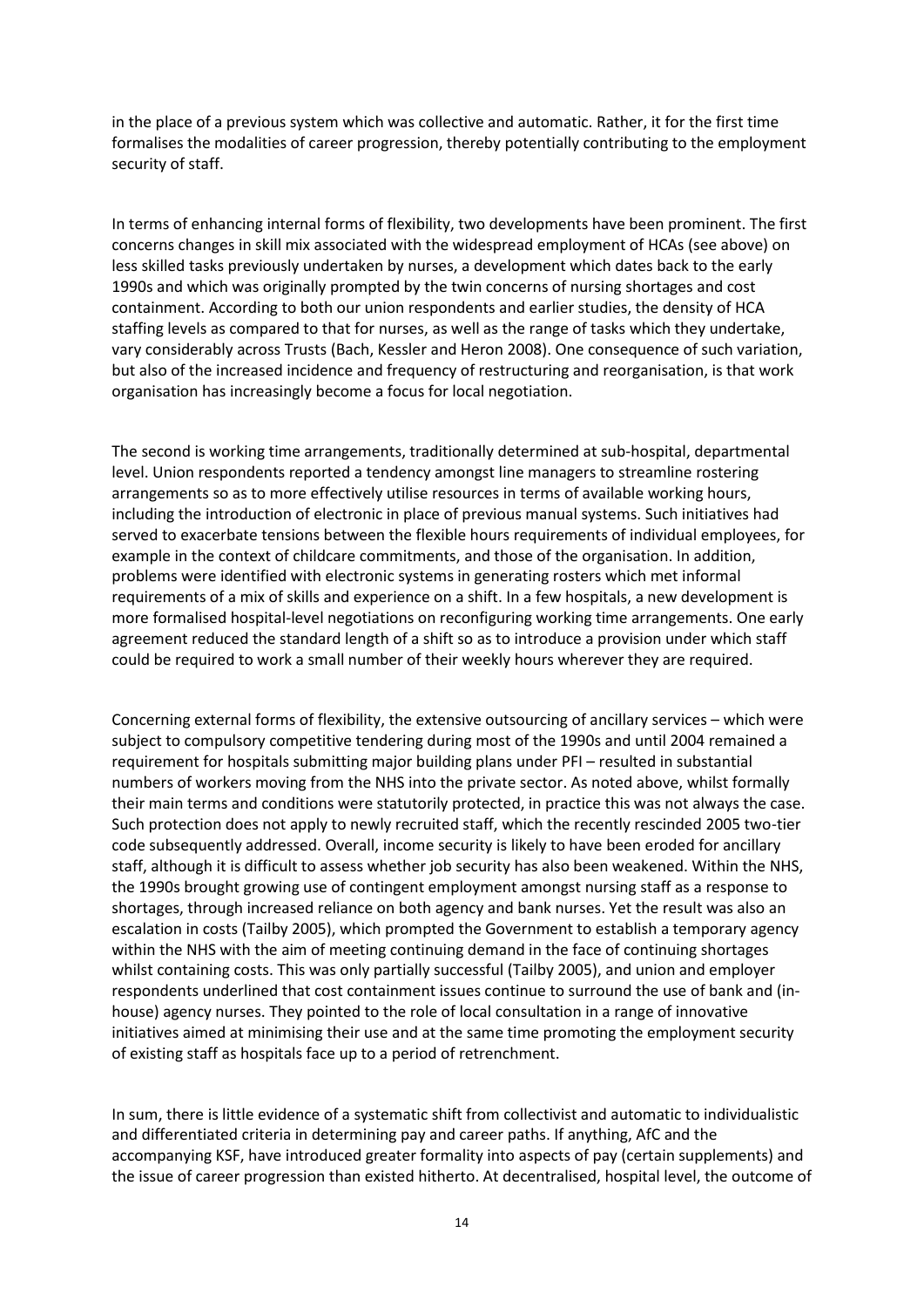developments – negotiated or managerially determined – on the balance between forms of flexibility and security is complex. Income security has been weakened, as a result of negotiated changes to the duration of pay protection and the consequences of transfer of ancillary services to the private sector. The implications for job security of outsourcing are less clear. The cost implications of reliance on bank and agency nurses have limited any rise in job insecurity associated with such contingent forms of employment. Current retrenchment will, however, have a negative impact.

#### *Italy*

Introduced in 1993 and known as the 'contractualization' of public employment, collective bargaining is today the primary mode of governance of the hospital workforce in Italy. It is a multiemployer bargaining system articulated in two levels: a national level and a decentralised one taking place at the organisation level (ASL or AO).

The national collective agreement is highly detailed. This is partly due to the past model of regulation of employment relations for civil servants, until 1993 determined by the law, which used to be applied directly to all employees, without any decentralized level, therefore covering all aspects of the employment relation (Bordogna 2007). Its contents range from professional profiles, to union rights, to training and flexible employment contracts. At the decentralised level local representatives of workers and management regulate through collective bargaining working shifts, organisation of work, incentives, guidelines for the improvement of the work environment, eligibility criteria for part time, overtime payment and variable pay distribution criteria, including management of the productivity funds.

This complementary relationship between the two levels has been subject to fluctuations over the years (Bordogna 2007; Carrieri and Anastasi 2009). It proved to be working well in particular in the first phase of implementation, until the beginning of the 2000s, with the achievement of objectives like inflation control, introduction of flexibility, 'responsabilization' of the local level for career progression. In this phase a central level of collective bargaining prevailed over a decentralised level in particular because of the need to control the expenditure. With the renewals of the national agreement in 2002 and 2006, delays and a revival of the 'political contingency' affected the outcomes of collective bargaining.

Significant of the difficult process of decentralisation is the case of variable pay determination. According to the 1993 reforms, looking at the private employer model, individual productivity and performance related pay were to be measured and rewarded at the local level, as means of incentive as well as regulation of variable pay. This was consistent also with the then starting process of corporatisation of the health organisations described earlier. In practice, though, this was hardly achieved and the local resources were instead distributed collectively at the organisation level, considered as a local top up of the poor national level wage increases (Bordogna and Ponzellini 2004).

By sharp contrast, there is little collective bargaining at the decentralised level of private health organisations, except in some cases in Lombardy. Workers in private health hospitals are covered by three different national collective agreements, reflecting the distinctions of the organisations they belonged to. There are private hospitals represented by the employers' organisation Aiop (*Associazione Italiana Ospedalità Privata*); religious not-for-profit hospitals, represented by the employers' organisation Aris (*Associazione Religiosa Istituti Sociosanitari)*; and a group of religious private hospitals separately represented by the Don Gnocchi Foundation. The first CA for the private health sector was signed in 1995 by all the three employers' organisations and the same federations of the three main trade unions signing the CA for the public health sector.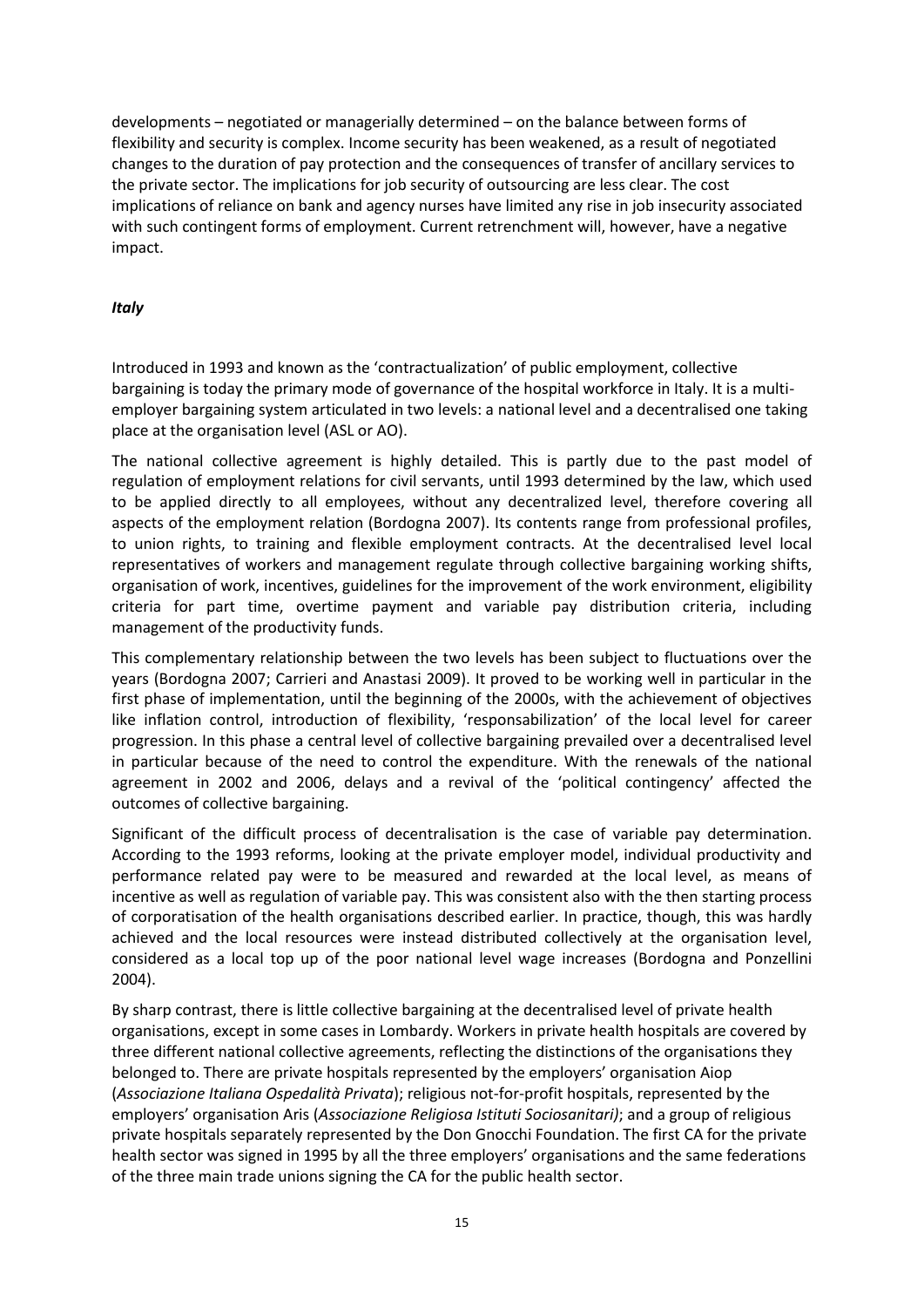A coordination approach was pursued since then, with public health sector CA being usually signed first and representing a benchmark for the private and religious hospital sectors. The pay gap existing in the nineties was cleared within two bargaining rounds (in 1995 and in 1999) bringing private health workers pay to the level of the public health sector. However, this direction was reversed with the most recent renewal of private health CA. This was signed by unions and Aiop in September 2010 after a five-year delay. Wages were eventually updated, but given the difficult negotiations a solution for all the due back payments (since January 2006) was not found<sup>3</sup>.

Though CB is the main mode of governance of employment, the State is still pivotal in the employment relations of the health sector. The governments' yearly budget law defines the resources for the health service, therefore shaping the boundaries of negotiations, and sometimes intervening on the criteria and quotas of resources to be dedicated at the regional level, for example, to training, as happened during the 2011 centre-right government. In 2009, the minister of public administration issued two reform bills<sup>4</sup>. From the economic point of view, some savings have been quickly achieved through a collective bargaining freeze for the round 2010-2012. Decentralised collective bargaining can still take place, though there were ambiguities at the time of our work on the resources available for it. From the point of view of the contents, the reform aims at further enhancing the scope for unilateral managerial intervention at the organisation level on work organisation issues and on appraisal system. In line with the NPM 'precepts', the reform does so, for example, by limiting collective bargaining at the decentralised level to 'duties and rights strictly related to the employment relations', HRM practices will be excluded. Moreover, the reform allows managers to unilaterally decide on subjects that haven't been solved through collective bargaining in case negotiations do not lead to an agreement in a reasonable time (Bordogna 2009).

Though the system of IR does not formally recognise the regional one as a level of CB, from what we observed, regions are increasingly playing the role of 'third actor'. In the regions with recovery plans, 'normal' organisation CB level struggles to act as complementary to the national level CB, because of the serious economic constraints and re-organisation processes imposed by the regional governments (and ultimately subject to State approval). Unions are involved at the organisation level mainly to deal with transfer of employees, mobility, dismissals. By contrast, in other cases a more proactive role has been taken by the regional government in the employment relations of the health sector. The case of Lombardy is an example. Health provision is one of the priorities of the regional government, which addresses to it significant additional resources, explicitly aimed at, for example, stabilization of temporary workers, incentives to face the nurse shortage (through for example provision of accommodation facilities to nurses from outside the region).

Moreover, regions, more than the state, proved active in the dispute for the renewal of the private hospital CA. During the five years of negotiations, some pre-agreements were signed at the regional level with the private hospitals organisations to update pay levels (Neri 2010). In regions with a relatively 'wealthy' position, like in Lombardy, there is a demand from private hospitals to apply different sectors' CAs, like that of the cooperatives or to the one including social assistance, education, charity and assistance institutions (Uneba, *Unione nazionale istituzioni e iniziative di assistenza sociale*). The reasons recalled by the interviewees are mainly related to greater scope for forms of various flexibility of work (in terms of pay, length of employment contracts, working hours, etc) and, in general, to the perception of a less constraining general framework of rules compared to that of the public sector.

Against an actual regionalisation of the health system within a framework of IR that does not yet foresee a regional level, the national CA of the public sector has proved important to maintain

**.** 

 $3$  In the regions with recovery plans, private hospitals have been hard hit by the cost containment measures. Nonetheless, they rarely declare bankruptcy and therefore no 'social shock absorbers' can be claimed by the unions, as reported by a union representative.

 $^4$ Law n. 15, 4 March 2009 and Law decree n. 150, 27 October 2009.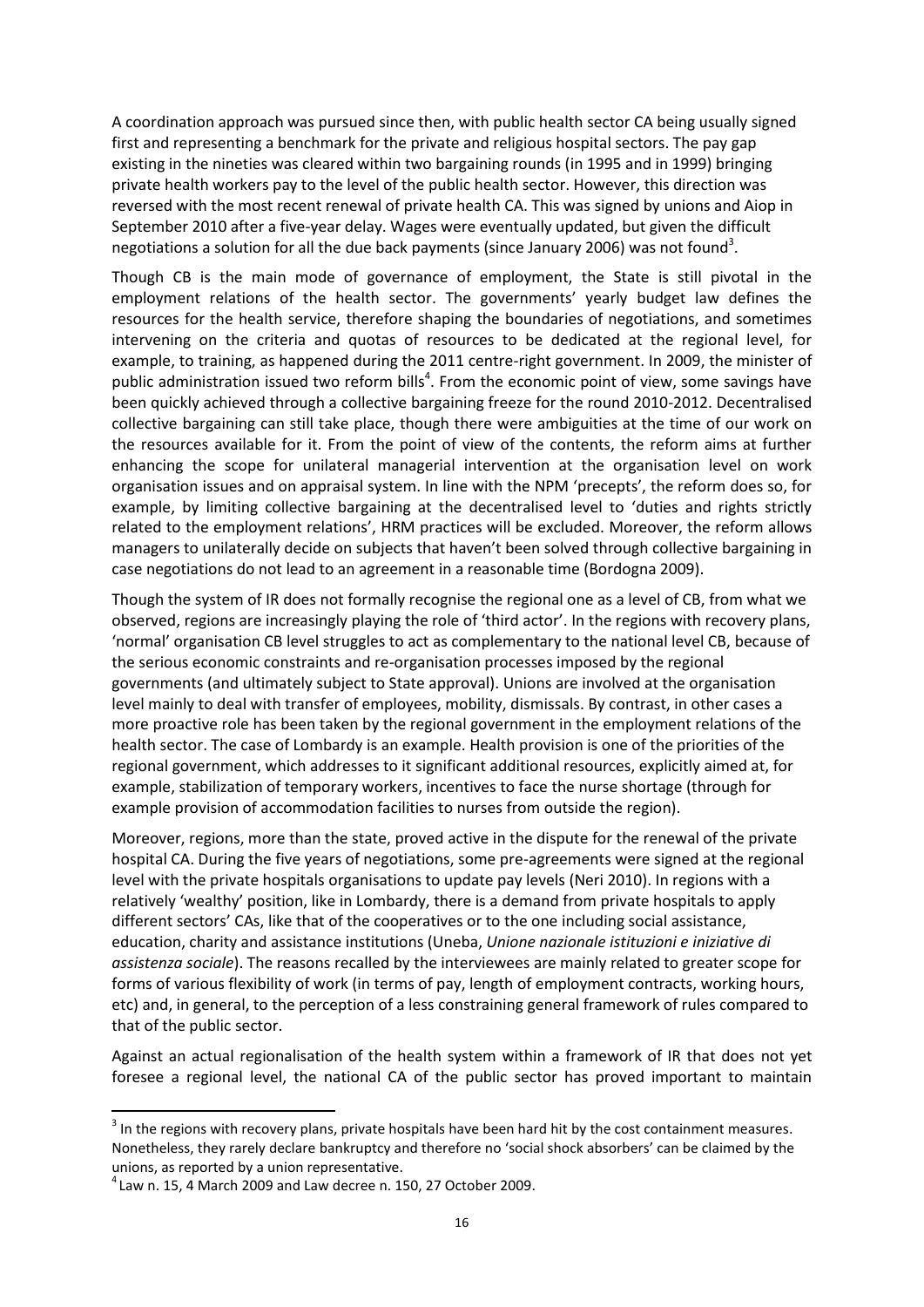coordination between the 'good' and the 'bad' performing regions, ensuring employees with a minimum common level of terms and conditions. By contrast, the private health sector seems more exposed to uncertainty posed by lack of coordination. It seems reasonable to expect this tendency towards fragmentation between private and public organisations to be consistent with the increased differentiation on regional basis of the health provision, which might have challenged the negotiations for private hospitals at the national level. Along with a growing, though contained, presence of private actors in the health sector, the trajectory is that of an increasingly fragmented situation pushed for in particular by the employers, to the detriment of the former trajectory towards coordination between the different pillars.

#### *Employment conditions*

The health sector has been going through various reforms and, recently, an increased intervention from the State. On one side, the recent reforms affected the organisation of work and its governance, on the other it had a direct impact on pay conditions. With regards to the former, managerially imposed solutions are now allowed at the decentralised level in the area of work organisation and 'managing human resources' in case of prolonged negotiations. As far as the pay conditions are concerned, with the freeze of CB imposed by the government as measure of costcontainment, pay increases have been put on hold until the next CB round, due at the end of 2013 and it is still unclear whether regional resources can be spent to upgrade wages.

We find here traits of the trends identified when looking at the past decade, in particular towards decentralisation and renewed difficulties in pay negotiations. What were regarded as 'poor' national level wage increases over the years, were 'topped up' at the local level using what was introduced as element of variable pay linked to performance. Appraisal systems did not develop and, where present, were based on criteria such as availability to cover colleagues on sick leave, levels of absence and other elements not exactly related to the content of the performance.

Internal forms of flexibility were attempted in the sphere of working time and two opposed outcomes of the CB on this issue can be found in the first and second half of the 2000s. In the renewal of the national collective agreement of the years 1998-2001, flexibility in the arrangements of working time was delegated to the decentralised level. In some cases, the local level CB managed to re-organise shifts and reduce the working week of up to 40 minutes (see Bordogna and Ponzellini 2004). In most of the organisations, however, according to the interviewees CB never managed to implement particularly original working time arrangements. Interestingly, by contrast, what the latest national renewal did to enhance working time flexibility was to allow greater scope for the decentralised level to increase overtime (by extending the period over which one calculates the average worked hours).

Working time and the organisation of shifts remain two of the most prominent and problematic issues raised by the social partners interviewed. This was regarded as linked to the high demand for part time work which, unless justified by temporary needs of family care duties, was described as a privilege for workers. The national CAs of all public sub-sectors establish that a maximum 25% of the total workforce can work part time. This can be raised by an extra 10% through local level collective bargaining in cases of strongly motivated needs. Once again, recent state labour reforms (*Collegato lavoro*) made it easier for the management to reject part time requests on the basis of organisational needs.

External numerical flexibility is not a prominent phenomenon. This is hardly surprising given that, in the case of agency workers for example, the sector collective agreement establishes a maximum of 7%. Again at the national level, CA conditions the hiring of temporary workers or collaborators to temporary needs.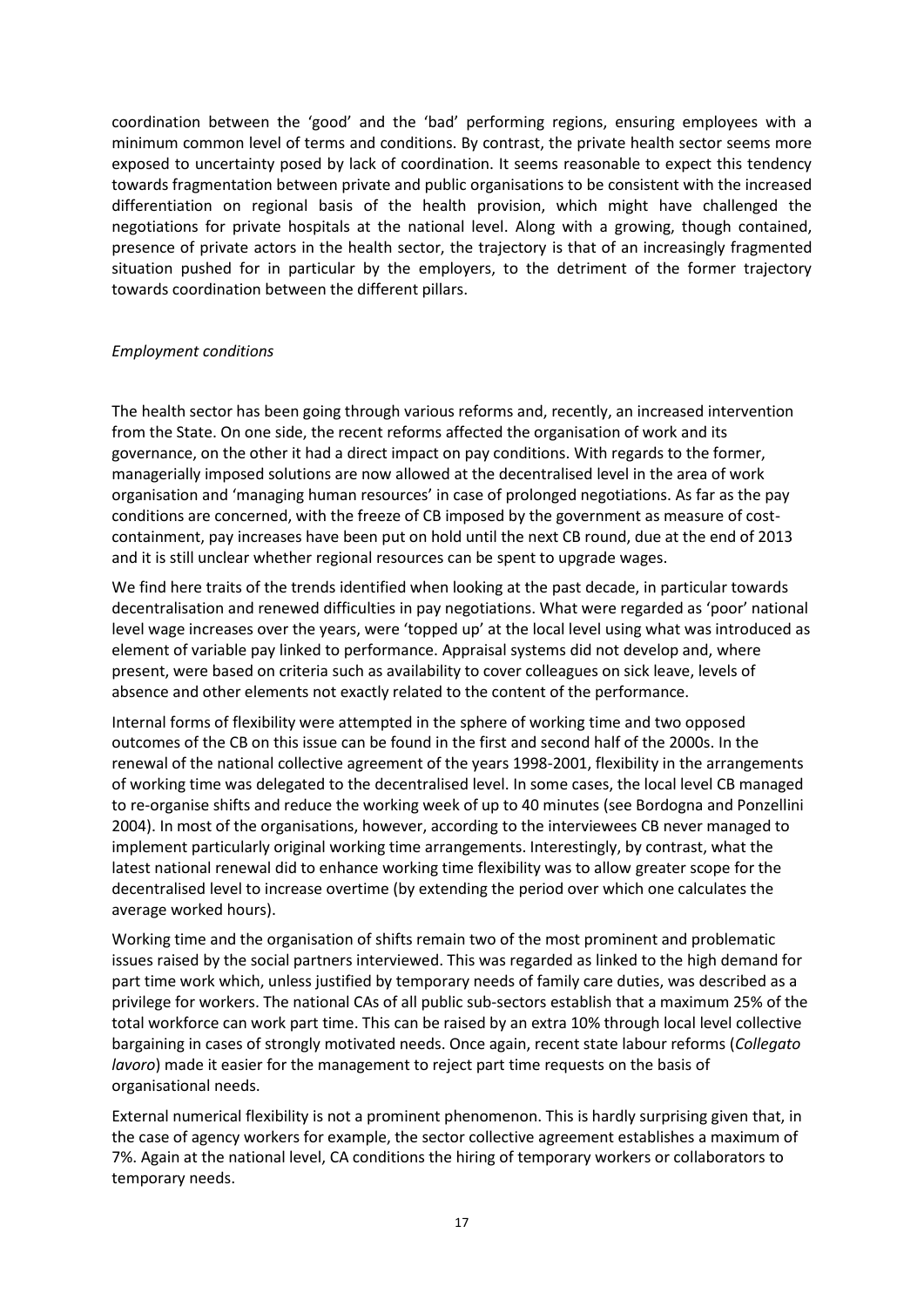Outsourcing operations regarded mainly non-core functions such as catering and cleaning and, recently increasing, post-surgery rehabilitation. In these cases, employment conditions for the workers concerned (outsourced) can vary according to different scenarios. Under the 'transfer of undertaking' regulation, transferees are entitled to maintain the same terms and conditions of employment with the new employer until the contract expires. After that, economic conditions and terms of employment will be established according to the national CA of the industry to which the new employer belongs. CB would usually deal with the transfer, but according to one of our respondents, communication about outsourced services is often handled incorrectly or when it is too late for union representatives to intervene and negotiate further improving employment conditions of the transferees.

As for post-surgery rehabilitation, usually the transfer takes place from the public to the private health sector. What emerged from our research is a lower CB coverage in the private health industry compared to the public one and, more in general, conditions of employment less advantageous (less stability, lower pay).

When looking more in details at the outcomes of CB at the decentralised level, we found that employment conditions can be conspicuously affected by the practices in place in the different regions. To stick to the example of agency or temporary workers, in regions with recovery plans, the objectives of stabilization of precarious workers encouraged by the national CA were dismissed on the basis of financial viability. In better performing regions, these objectives of stabilization are further reinforced and monitored by social partners at the regional level. Other policies are then applied to ensure continuity and protection of employment in the case of private actors managing public hospitals, like in case of Private Finance Initiatives. In Lombardy our respondents reported that the institute of secondment in these cases is 'automatic'. Compared to the regulation of the transfer of undertakings, secondment ensures the application of the public health sector CA on a permanent basis.

Since the 'regionalisation' of the organisation of health provision, the function of the national level of CB has been that of guaranteeing a minimum level of employment conditions across the country, regardless the regional wealth. An example is wage setting through Cb at the national level, or the provision of training. 'Life long learning' policies were encouraged via law and taken up by the CB at the national level, which established and monitored compulsory training for all public health workers. While the first half of the 2000s have been innovative and proactive in this field, with improvement in the contents of courses and selection of the training providers, the second half was recurrently described as 'of maintenance' with regards to a number of issues.

In terms of effects on the employment conditions, regionalisation seems to have played almost a greater role than that played by corporatization and the reinforcement of the organisation level of CB. On one hand, the organisation level of CB ends up being more or less favoured by to the overall performance of regional health system it belongs to, and the consequent amount of resources available to, for example, stabilize temporary workers or implement projects to improve work organization. On the other, good regional industrial relations functions as monitoring on the allocation of those resources and on managerial discretion. Ultimately, beyond the nationally established minimum standards, the regional wellness of the health service seems to have direct implications on the job and income security of some groups of workers, in particular staff of outsourced or privatised services and short-term employees.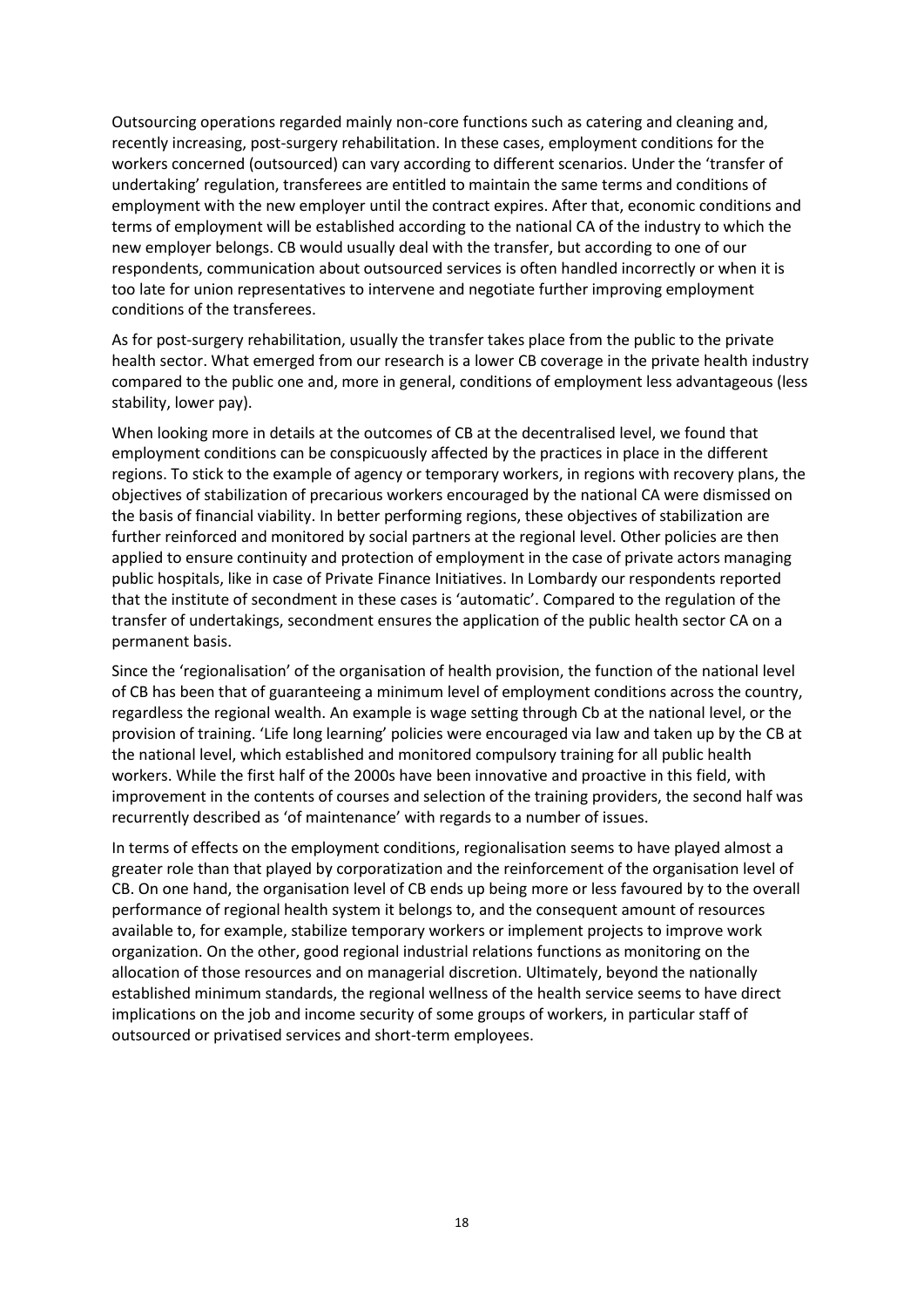#### *France*

**.** 

In France, the state has traditionally been, and remains, more present than in other countries. State regulation and administration prevail over collective bargaining in the governance of the health sector workforce. Public hospital staff belongs to a specific branch of the civil service with its own statutory regulation ('*fonction publique hospitalière'*) derived from general public sector staff status. As a consequence, employment relations are governed primarily by administrative law and statutory regulations. There are two channels of social dialogue: an institutionalized one, through various national and local bi-partite bodies, and a less institutionalized form of collective bargaining involving unions on one side and on the other the Ministry for health, state employers or public sector managers (depending on the level of negotiation), which has developed especially in recent decades. Employment relations in private hospitals are governed by the labour code alongside their own collective bargaining arrangements. There are separate agreements covering the non-profit and for-profit segments of the private sector, respectively. Both agreements are legally extended to cover all the workforce concerned.

Collective bargaining in the public sector originated in a law of 1983 recognizing centralised wage bargaining. Until the 1990s, peak level bargaining never went beyond the negotiation of pay increments between the unions and the state. The same law gave unions a right to 'debate' working conditions and work organisation at various levels, which in effect gradually transformed into a right to enter negotiations on these issues (Rehfeldt & Vincent 2004:15). Wages set aside, branch unions and employer organisations are consulted by the Minister of Health on certain issues, most often in an ad-hoc manner, for instance on pay, staffing, working time; funding, organisation and governance of hospitals, also with respect to the reforms in the past decade. Unions that are considered representative and included in these consultations are determined according to the results of workplace elections<sup>5</sup>. Although it remains weakly institutionalised, since the 1990s, the scope of collective bargaining in the public sector has gradually expanded. Most recently, a 2008 inter-sector agreement (Accords de Bercy), translated into law in 2010, aimed to give collective bargaining stronger institutional foundations and expand the scope for negotiations.

The public hospital sector followed this trend, although with some delay due to the need to adopt specific reforms to hospital civil service statutory regulations. It is important to note that growth in the role of collective bargaining stemmed from the conflicts which the sector had experienced in the second half of the 1990s and at the turn of the 2000s, as well as a government stance that became generally more favourable to social dialogue. January 2000 saw a nationwide strike by staff in public hospitals around demands for improvement in working conditions, more jobs and increases – rather than retrenchment - in hospital budgets. As a result of further discontent amongst health workers at the beginning of the decade, in particular over working time and workloads in relation to implementation of the 2000 law on the 35-hour week, more consideration was given to collective bargaining, which gained more recognition. Although not obliged to engage in collective bargaining on the issue at a central level, the Ministry of Health opened negotiations on the introduction of a shorter working week which led to an agreement being concluded with only four of the eight unions represented in the sector, despite a promise to invest in creating new jobs. Nevertheless, together with the procedural requirements of the 2000 law, this paved the way for subsequent, widespread local negotiations to secure implementation of shorter working time. While working time has been the most important issue underpinning growing recourse to collective bargaining in the 2000s, new themes are now appearing on the agenda.

In 2006 a five-year sector procedural agreement covering the public hospitals was signed (then transformed into law, as required to have full coverage) and set out the domains that could be open

<sup>&</sup>lt;sup>5</sup> In practice, they are eight: CFDT, CFTC, CFE-CGC, CGT, FO, SUD, UNSA and SNCH.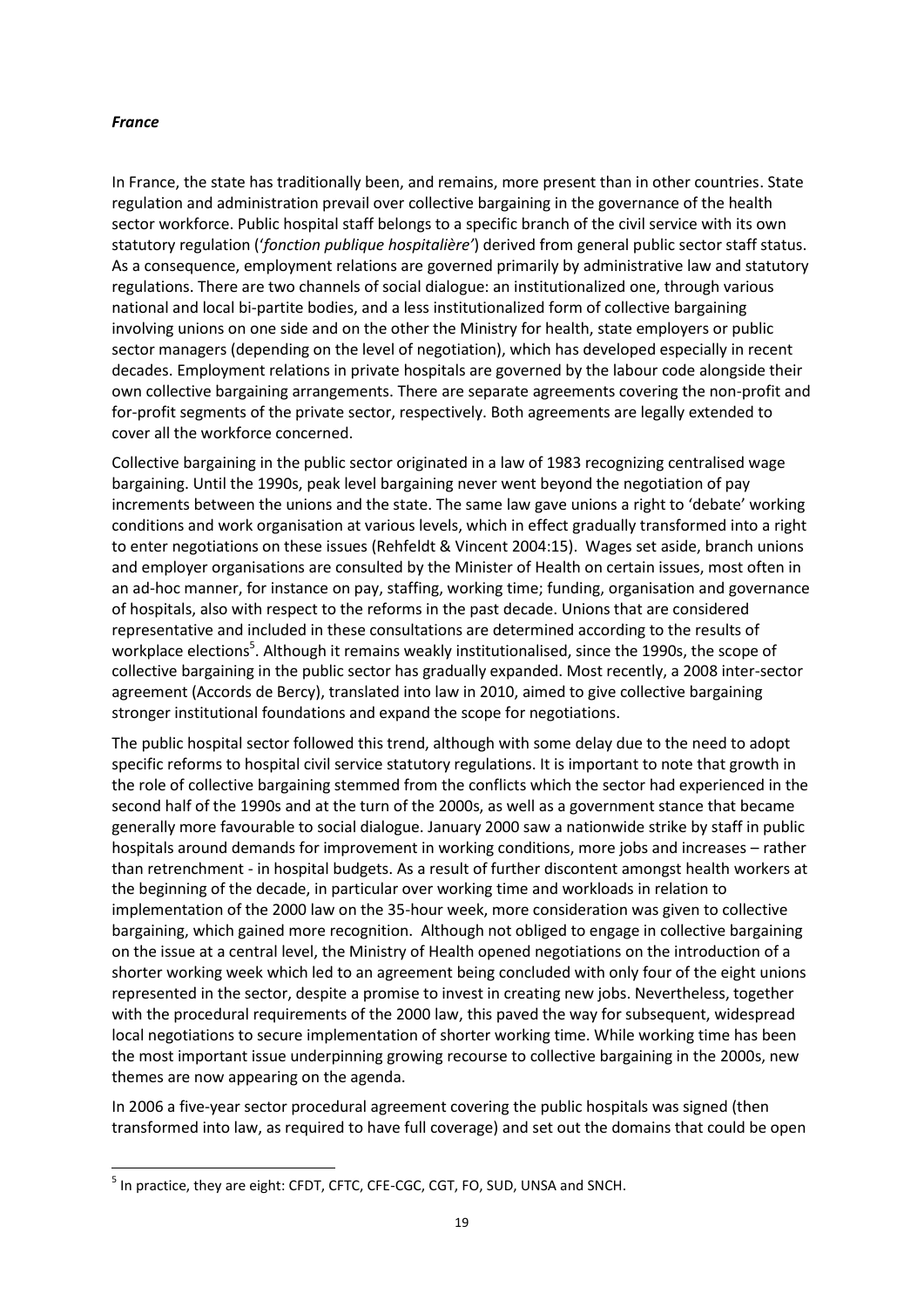for negotiations and clarified the issues to be addressed at each level: general civil service social dialogue / hospital civil service bargaining / intra-establishment negotiations, usually framed by the law. Only implementation issues can be negotiated at the establishment level. The recent decentralization of health service administration on a regional basis has thus far not been followed by a decentralization of collective bargaining. Although collective bargaining is gaining an increasingly important role, compared to the past, it seems to remain highly centralized overall and closely linked to legal regulation. The new recognition of collective bargaining in the governance of public service employment has not as yet led to significant negotiated outcomes.

There is a tradition of informal coordination between the public and private parts of the hospital sector in terms of wage determination, in which the public sector has tended to lead. If anything such coordination has strengthened in recent years with the conclusion of a 2002 agreements in the private sector including a commitment to improve working conditions within a framework of convergence over wage rates.

#### *Employment conditions*

Hospital employment forms a public sector branch on its own, and as such is covered both by the general civil service staff status and by sector specific regulations. Employment in public hospitals is governed primarily by the Law of 1986 on the hospital civil service. Central to this status is the classification of professions, which was revised in 2008 at the initiative of the government as part of a wider wave of measures designed to improve human resource management in the public sector. It provides a description of functions and competences attached to 201 professions involved in care missions. The establishment of the new repertory of health professions was the outcome of a participatory process in which unions and professional organisations largely took part. However, it turned out to be merely a technocratic exercise, which reinforced professional and occupational legitimacy at the expense of unions (Tallard and Vincent 2010:1173). The characteristics of occupations described in the repertory provide a benchmark against which individual competencies can be evaluated but this has only been done on a voluntary basis so far. More importantly, the new repertory fed into a reflection on the adequacy of existing training, the content of state diplomas and professional recognition, first and foremost for nurses. In view of the tensions in the profession (an expected wave of retirement, a relatively high level of job dissatisfaction and a general need to improve staff retention), the attractiveness of work in public hospitals has regularly appeared on the collective bargaining agenda. In 2010 a major agreement was signed to improve the recognition of nurses qualifications: they now belong to the highest (A) staff category and their salary conditions were aligned accordingly.

Wages, other forms of compensation and social rights as well as wage progression and advancement are governed almost exclusively by statutory and professional regulations. Public sector wages - in hospitals as in other sectors - are calculated on the basis of the civil service wage index point, to which a multiplier is applied. The individual pay multiplier depends on a fixed wage scale taking into account statutory grade, which is in turn determined by one's occupation and career position within a generally uniform career track. Standard salary advancement in the grid (i.e. within the grade) is based on seniority according to rules that apply to all employees in the same occupation and level of qualification in a uniform manner, while promotions tend to be awarded through internal competitions or through bipartite decision by peers in the "*commission paritaire*", a local body of social dialogue.

In this context, the scope of peak collective bargaining is limited and tends to restrict itself to discussing marginal increases of the wage index point. Collective bargaining between public sector unions and the state has only led to two agreements in the past two decades: one in 1998 (increase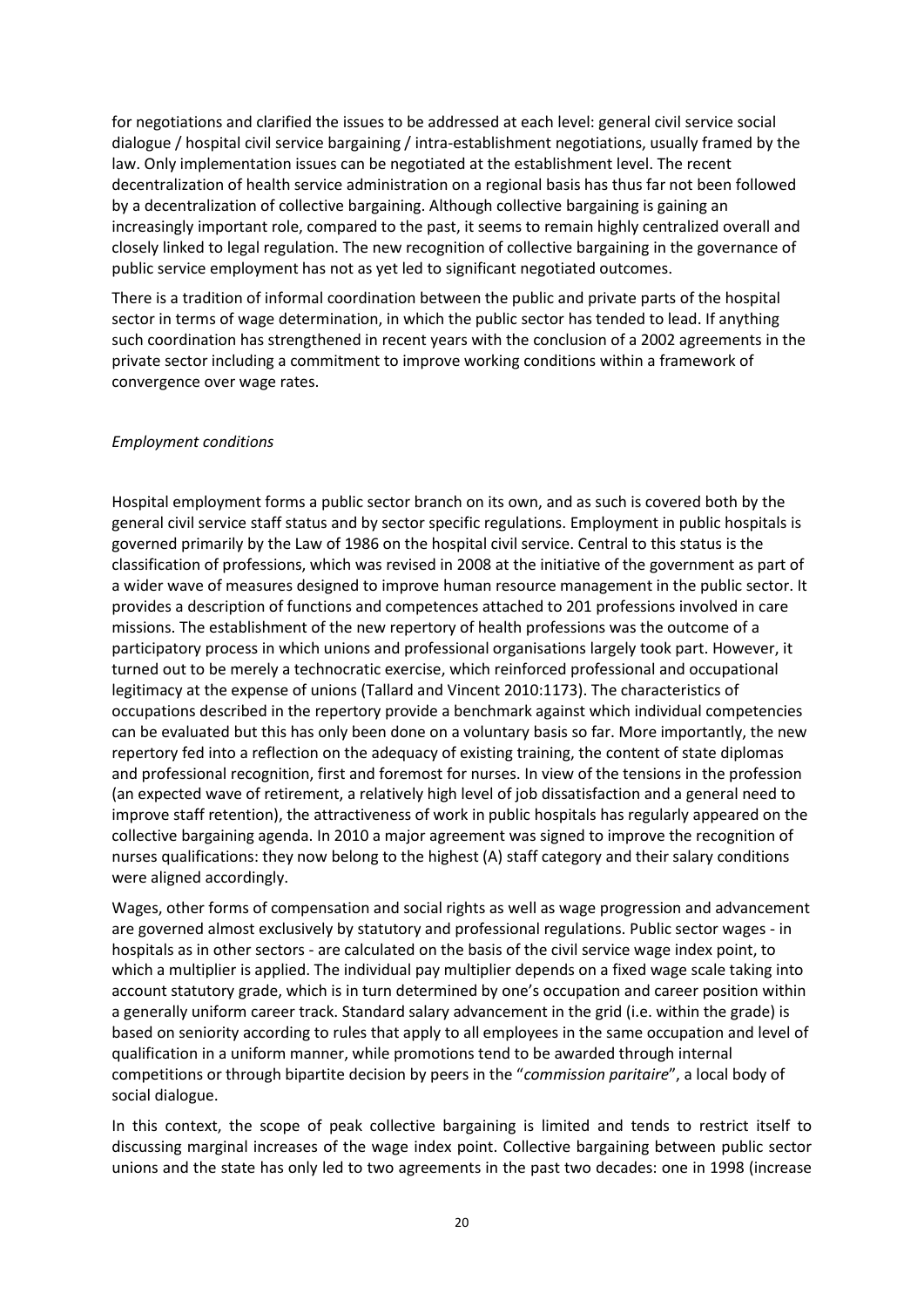of wage index point +1,3 in 1998 and +1,3 in 1999, more improvement for lower wage categories) and one in 2008 (increase of 0,8% of index point). The renewal of collective bargaining in the public sector made wages a new explicit agenda; both three-year negotiation cycles on the index point and annual negotiations covering the review of previously agreed measures, the presentation of categorical measures by the government, purchasing power, variable pay options related to service performance and individual merit<sup>6</sup> (2008 protocol agreement). The evolution of the index is thus regularly discussed with the unions but in practice determined solely by government unilateral decision. Marginal wage increases in the form of index revaluation have been implemented regularly until July 2010, but they tended to be inferior to the rate of inflation, resulting in a slight decline of real wages since 2008. Public sector wages have been frozen for 2011 and 2012, while wages offered to contract workers, to which no binding regulation or collective bargaining apply, have tended to decline, thereby providing a minor degree of wage flexibility.

Working time arrangements have featured prominently in the development of internal flexibility. The implementation of the 35 hour workweek imposed a decrease in annual working time and provided an opportunity for greater flexibility in working time management, especially with the introduction of a possibility to convert supplementary working hours in additional paid leave that can be used in various manners (holidays, individual training) – or in part paid at a later date. The implementation of this scheme is negotiated at the establishment level. Given staff shortage and financial constraints, supplementary hours are widely used but employers are reluctant to pay them, which unions repeatedly demand in light of the accumulated extra hours on the time saving accounts. It is a contentious issue and a regular issue of discontent related to earnings in the public hospital.

Statutory employment provides little space for external flexibility, although it allows for internal mobility across employers in the public sector and part-time on a voluntary basis. In practice, in public hospitals, flexibility is organised primarily at the establishment level at the expense of the security of some employees. For years, public employers have found flexibility at the margin of statutory employment, most often by relying on a proportion of flexible non-statutory workers on temporary contracts that can be renewed when and if necessary to accommodate activity fluctuation. What appears is a highly segmented workforce with a divide between a (large) core of statutory employees and a (minor) peripheral workforce, mirroring the divide between standard and non-standard work in the private sector. This is especially observed for low qualified work in both care and non-care functions such as assistant nurses or service assistants (Mossé et al. 2010: 187- 188). While there are strict regulations to prevent contract workers to substitute statutory employees in permanent jobs, these flexible workers are by and large not covered by the favourable statutory regulations governing pay, additional benefits and career advancement that civil service staff enjoy. Until recently, they were also de facto largely excluded from employee representation and collective bargaining.

Two recent events signalled a turning point. First, a collective agreement specifically addressing the issue of precarious work in the public sector was signed in March 2011. The main point is to offer contract workers who have a certain number of years in the job and fulfil relatively strict eligibility conditions a path to greater employment stability and income security by opening specific access to either undetermined contracts governed by regular labour law or to statutory civil service employment. For this to take effect, the agreement is expected to translate into a law, the implementation of which is still pending at the time of writing (November 2011). Secondly, contract workers were granted similar voting rights as statutory workers in the elections of employee representatives in October 2011, which significantly increased the electoral basis but left the relative weight of the various unions mostly unchanged. It is likely that these developments are not

**.** 

 $<sup>6</sup>$  Variable pay based on performance has not been implemented at the time of research (autumn 2011),</sup> although a performance-related element has been introduced for hospital managers in October 2011.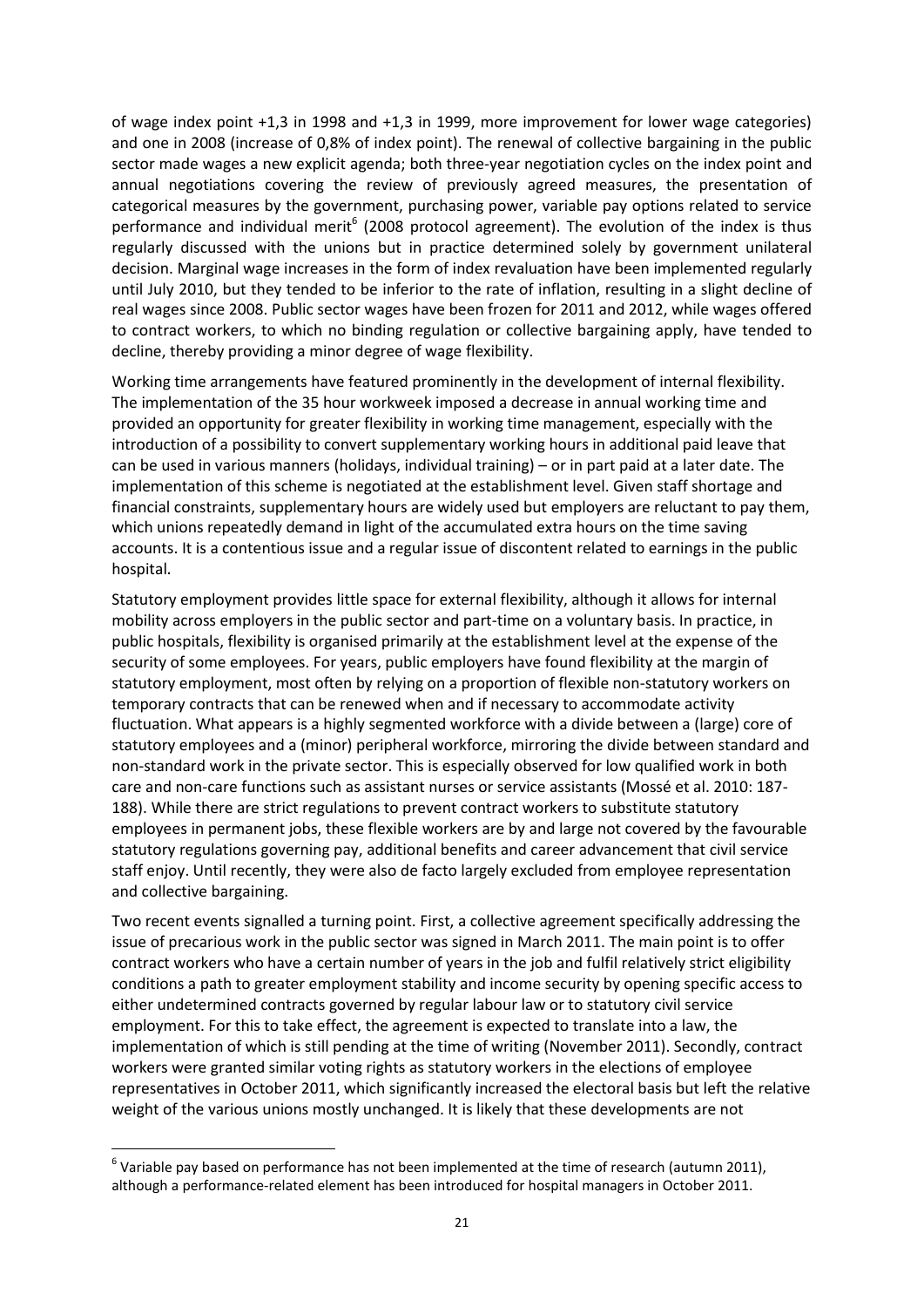unrelated to the government agenda of reform aiming to reduce the rigidity of statutory employment and to diminish public sector privileges.

#### **Discussion and conclusion**

Reviewing the trajectory of reforms in the governance of hospital health care in terms of the four main trends identified earlier, some similarities as well as differences are evident across the three countries. Manageralisation features strongly in all three, with senior management at hospital level being accorded greater authority and discretionary power and formal systems of performance measurement and control put in place at the expense of professional norms and autonomy. In Italy, however, greater managerial autonomy risks being politically compromised given the politicised nature of the appointment process of ASL directors. Marketisation has been and continues to be prominent in the UK. There is now an extensive quasi-market in hospital services within the NHS, in which private providers are increasingly becoming players. Moves towards marketisation vary between Italy's regions, reflecting their role in co-financing and organising health care including hospital provision. Although encouraged by central government, implementation of marketisation has largely been confined to the northern region of Lombardy. In France, the adoption of an activitybased pricing model for allocating budgets lays the basis for marketisation, but so far there has been no initiative to introduce a competition through a quasi-market. Corporatisation is prominent in both the UK and Italy, but has not featured in France. In the UK, the introduction of Foundation Trust status in the mid-2000s substantially augments the greater governance and operational autonomy that hospitals had obtained when acquiring Trust status at the beginning of the 1990s. In Italy, the introduction of *azienda* status in the early 1990s for the ASL and AOs, gave larger hospitals independent status in respect of local health authorities. Concerning privatisation, the private sector has a long-established role in the provision of hospital health care for the public system in both Italy and France. With the important exception of the Italy's Lombardy region, there has been no substantial change in the balance between public and private hospital providers in either country. In the UK, there was traditionally no such role for private providers within the NHS. This has changed, and from the early 2000s onwards the possibility of private provision has been introduced and subsequently grown, notably through the opening of independent sector treatment centres. In summary, reform has travelled furthest in the UK, where each of the four main trends is apparent. It has travelled least in France, where managerialisation has been the predominant trend. Italy lies in between, with clear evidence of both managerialisation and corporatisation. Marketisation and privatisation vary according to region, with Lombardy standing out from the other regions as embracing both.

The budgetary context varies between the three countries and over time within (some of the) countries. This matters because it is likely to influence the way in which pressure from reforms in hospital governance feed through into changes in institutions and structures of workforce governance. Pressure to contain financial expenditure has been most sustained in Italy, with budget constraints being a constant feature right through the 1990s and 2000s. This is underlined by the number of regions which as a result of incurring substantial financial deficits have been required to implement recovery plans, involving significant restructuring, in order to achieve financial solvency. In 2010, such measures were in place in 8 of the 20 regions. In France and the UK, whilst pressure to contain costs in the face of rising demand for hospital healthcare is a salient factor, both countries have also seen expansion of health budgets during the 2000s. In the UK, this followed a period dating back to the 1980s where health expenditures had stagnated, whereas in France this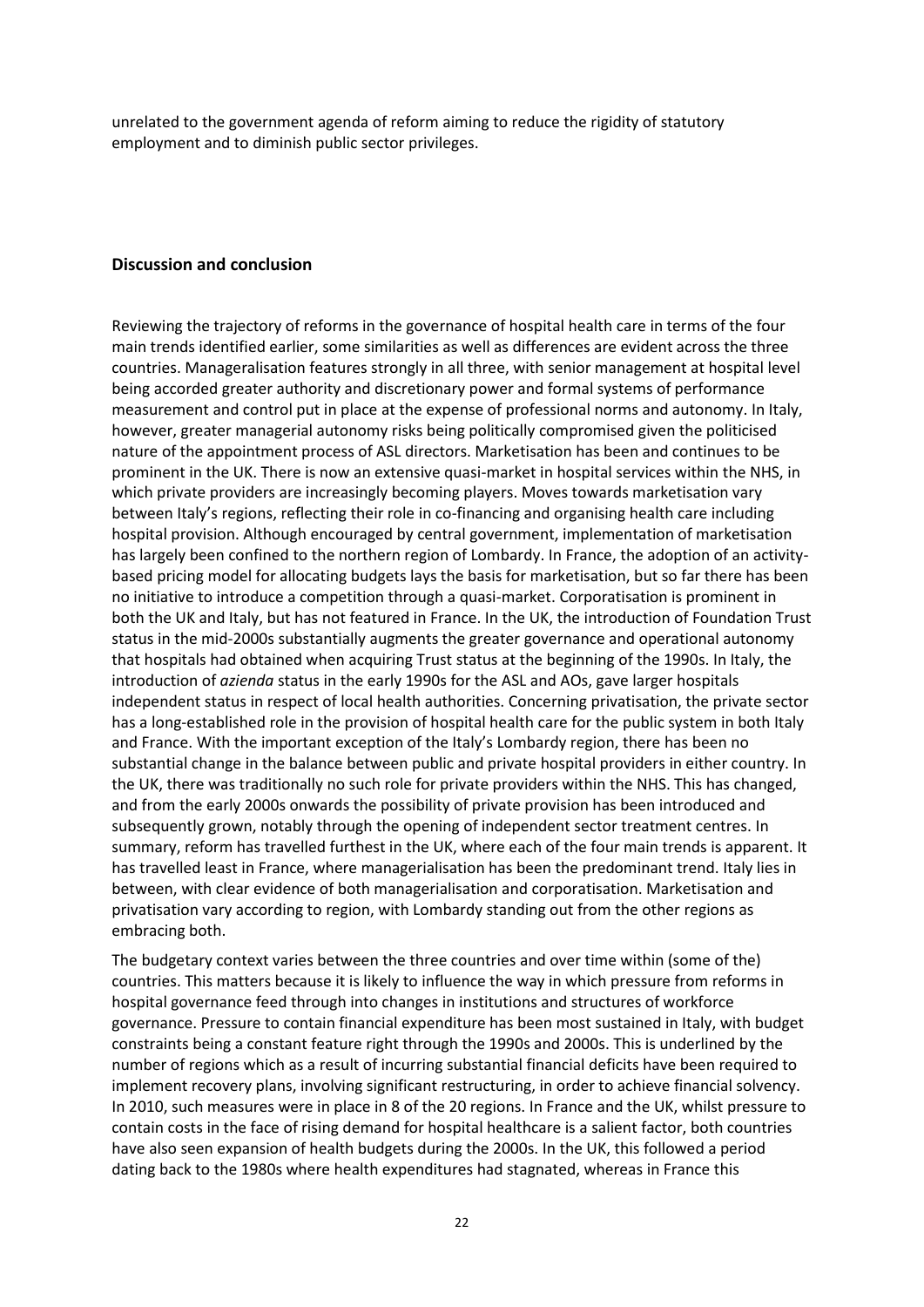continued a trend already evident in the 1990s. The timing of the main health care reforms is also a consideration, since their effects on collective bargaining and other workforce governance arrangements may be lagged. Reform initiatives came earliest in the UK, with impetus towards managerialisation dating back to the mid-1980s and the first measures promoting marketisation and corporatisation being introduced in the early 1990s. Italy's first measures promoting managerialisation and corporatisation were also introduced in the early 1990s. Whereas in France, the main measures promoting managerialisation are more recent, only being introduced in the early 2000s.

Overall, this suggests that pressure for changes in the institutions and structures for workforce governance would be greatest in the UK and least in France, an expectation that we now turn to investigate.

Changes in collective bargaining and other administrative mechanisms of workforce governance have occurred in each of the three countries. Moreover, as proposed by Bordogna (2008b) these changes are connected to the extent and nature of the reforms introduced in each. A recurrent mechanism adopted by the respective IR systems is that of an 'organised decentralization'. It takes different forms, as we saw, with a more 'organisation' based criterion in the case of the UK, and a combination of territorial and organisation criteria in the case of Italy. In France, decentralisation has been limited: to the extent that it has occurred it is according to an organisation criterion.

However, the reforms have not played a determining role. Other factors, including containing and channelling workforce unrest, political choice and the capacity of employers and unions to frustrate initiatives are also important, as the findings from the three countries underline. In France, the 2000s saw the opening up of greater space, and an enhance role, for collective bargaining in the public hospital sub-sector, as compared to administrative regulation which was the established mode of governance given the public servant status of the majority of the workforce concerned. This is consistent with growing managerial authority at hospital level, which brings variation in actual working conditions across hospitals. A centralised administrative model has problems in coping with such variation, whereas collective bargaining and forms of social dialogue – which entail multi-level arrangements – bring the capacity to address issues at hospital level. However, greater prominence for collective bargaining is not only a consequence of managerialisation. It can also be accounted for in terms of an accommodation to widespread, organised workforce discontent evident in increasing resort to industrial action at the beginning of the decade.

In Italy, the trends towards managerialisation and corporatisation might be expected to be reflected in a growing role for lower-tier bargaining at local area and hospital levels under the two-tier bargaining arrangements which characterise the public service in general, and hospitals in particular. Whilst there is indeed significant lower-tier negotiation on working conditions and the effects of restructurings, lower-tier negotiations over pay for performance – where they have taken place have not generated the outcomes intended. Following Bordogna (2008b), such an attenuated effect might be attributed to the fact that budgetary responsibility has not been devolved to hospital level, meaning that incentives to improve performance for either of the negotiating parties is weak and the scope for collusive behaviour between them correspondingly strong. The emergence, however, of a regional level of collective negotiation – uneven between regions and generally not formalised – is almost certainly a reflection of the enhanced role of the regions in the financing and organisation of hospital health care.

In the UK, reform measures promoting managerialisation, marketisation and corporatisation have been accompanied by initiatives to decentralise arrangements for collective bargaining. But the character of the initiative undertaken by a Conservative government in the 1990s, differed from that pursued by a Labour government a decade later. This underlines the scope that exists for the exercise of political choice, and also the need to take account of the capacity of organised actors – employers and trade unions – to frustrate change initiatives which are perceived to threaten their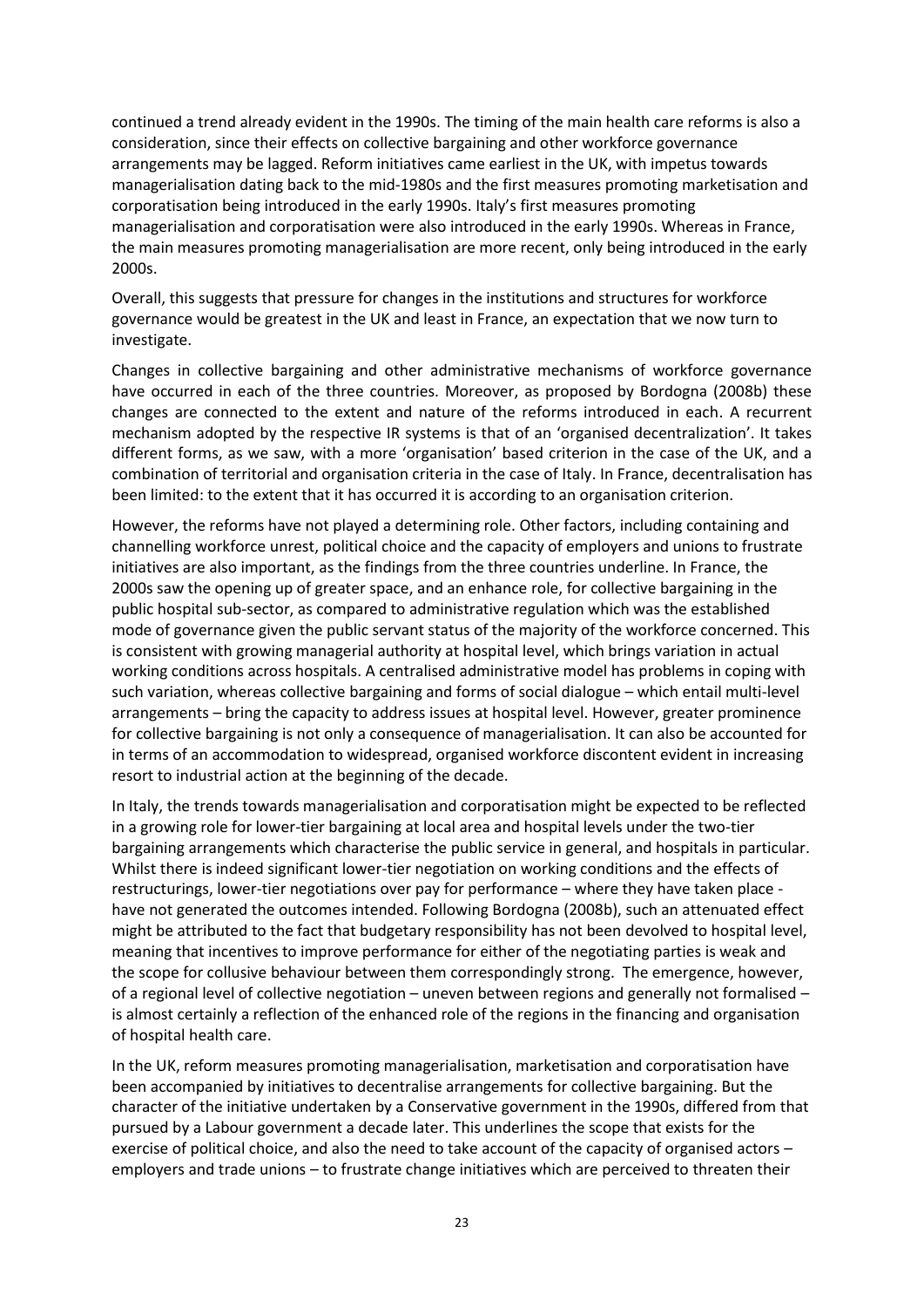interests. The earlier, 1990s initiative was intended to promote an 'uncontrolled' decentralisation of collective bargaining to local, hospital level and thereby undermine the national framework. Amongst the reasons for its relative failure, referred to above, was employer caution over the potential negative consequences of a full-scale embrace of local bargaining - relating for example to the capacity of a well-organised workforce to engage in comparison-based bargaining, as well as union resistance (Bach 2004). In contrast, the thrust of the subsequent initiative in the 2000s has been to effect a 'controlled' or 'organised' decentralisation through recasting national agreements as more flexible frameworks, in which there is a greater role for negotiated local implementation and variation. The success of the Agenda for Change reform of collective bargaining structures and agreements on key issues is in part attributable to the commitment of both employers and unions to the objectives and outcomes, since both had interests in the retention of a modified national framework. But it also rested on the commitment of resources by government: a union official described AfC as an 'expensive reform'.

Whilst change in collective bargaining and other mechanisms of workforce governance have occurred in all three countries, and whilst these are connected to, but not determined by, reforms in hospital governance, the expectation of the proponents of 'new public management' that the outcome would be arrangements which more clearly resemble those found in the private sector (Bordogna 2008b) seems, however, to be wide of the mark. The formal two-tier bargaining arrangements which cover hospitals in Italy parallel those which prevail in the private sector. But the detailed provisions specified in the sector-level agreement, which echo the administrative regulations which applied up until 1993, set the agreement apart from its private sector counterparts, whose provisions have become more framework in character, and less detailed, over recent years (Baccaro and Pulignano 2010). In addition, the local bargaining over pay related to performance or productivity which characterises larger organisations in the private sector, has not really developed as such in the hospitals sub-sector. Insofar is there is local bargaining over an element of pay, any connection with performance has largely been confounded. Furthermore, coordination of collective bargaining developments across the different, public and private, pillars has weakened in recent years, indicative that if anything the pillars are becoming more – not less – distinct from each other.

In France, although the role of collective bargaining for public hospitals has grown it nonetheless remains secondary to legal and administrative rules emanating from the state which are in essence unilateral. The centralised nature of these rules continues to mark out mechanisms of workforce governance in public hospitals, as in the wider public services as different from those found in the private sector. In contrast to Italy, coordination between collective arrangements covering the public and private pillars has intensified, with the 2002 agreement<sup>7</sup> covering the profit-oriented private sector which set the objective of moving wages upwards towards the level of those in the public sector.

The most explicit initiative amongst the three countries to render workforce governance arrangements more like those in the private sector occurred in the UK. This was the explicit attempt in the 1990s to devolve bargaining to the local level, and simultaneously undermine national arrangements. But, as detailed above, it ended in relative failure. The subsequent renewal of the national framework for collective bargaining sets hospitals, and the wider NHS, apart from the dominant private sector trajectory, which in the 1980s and 1990s saw the dismantling of nationallevel, sector-wide bargaining arrangements in favour of company- and site-based ones. In this respect, the reform of collective bargaining arrangements for hospitals has more in common with private sector exceptions, such as printing - where there continues to be a national agreement which has been substantially recast, than the private sector rule.

**.** 

<sup>7</sup> *Convention collective de l'hospitalisation privée* of 2002. The non-profit tier has its own framework branch agreement.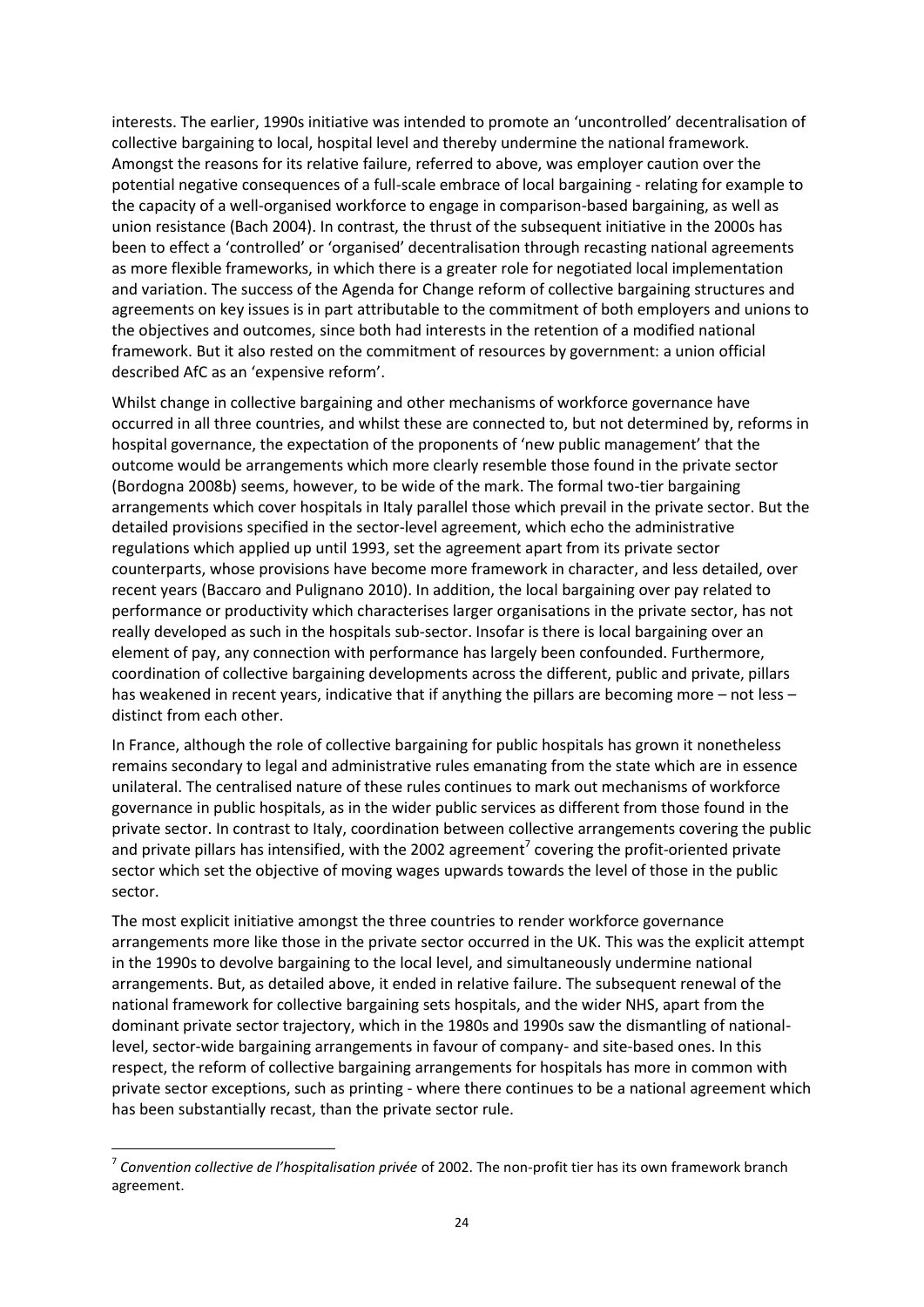The focus on the changes in the employment conditions of health workers across the countries showed a striking number of similarities strictly. Because of the nature of the nationally defined health expenditure, pay remains in all countries subject to central definition. In some cases, there has been scope for implementing local retention premia, like in the NHS for professions that have a market outside the health sector, or regional pay top-ups like in Lombardy to retain nurses. Performance related pay, linked to productivity, has however not been successfully implemented in the cases analysed.

Another common concern relates to the attractiveness of the health professions. The UK has experienced waves of shortages that have been addressed, among other instruments, through overseas recruitment policies. In Italy the respondents in Lombardy mentioned the need to design retention policies of nurses often trained in the North of the country but willing to move back to the Southern regions of origin. In France a re-definition of the professional profile of nurses was partly meant to make it more attractive for future applicants. Responses to the problem have been similar in other regards. In all the three countries there has been an enhancement of the level of education required to access some health professions of nursing, midwifery, physiotherapy, only to mention some. Similarly, this was accompanied by a consequent upgrade of the professional profile, in consultation and dialogue with the social partners and the professional associations involved, and then implemented through local CB in the UK, through the incorporation of the new grading system in the national CA in Italy, and statutory regulation in France.

Working time features as another prominent common issue. Given the difficulties to predict 'peaks in the demand' across the working day, organisation of shifts, need for overtime, replacement of sick leaves, the high number of part time requests from a mainly female workforce are some of the elements that contribute to make working time one of the issues regarded as most problematic. Once more, the responses are similar and within nationally defined boundaries on working hours, flexibility was found to be organised at the local, organisation or even ward, level, often in a informal way.

Though at various extents in the different countries, external flexibility has relied mainly on temporary and agency workers. In the UK there has been government intervention to address the high costs that the NHS was facing in order to have flexible temporary workforce. The government set up a 'controlled' temporary agency for the NHS with set fixed pay rates and common employment conditions. Centrally defined also was the two-tier code, aiming at harmonising the terms and conditions of personnel from different organisations working within the same hospitals. The two-tier code, however, has been reversed under the current government. In Italy, though the phenomenon of temporary and agency workers is less prominent, the national collective agreement has explicitly encouraged the progressive stabilization of temporary workers. Actions have been taken in this direction at the regional level, but with differences in the actual stabilization of workers related to the wealth of the regional health systems. In France, the harmonisation of working conditions of temporary workers with those of the permanent public sector workers is on the agenda. A collective agreement has already been reached and it is waiting to be translated into law to have full effect.

Overall, the changes which have occurred in the mechanisms of workforce governance, including collective bargaining, cannot be said to be driving the employment relations in public hospitals towards those which characterise the private sector. Our findings on hospitals are consistent with those of Bordogna (2008b) for the wider public sector. Proponents of 'new public management' have overplayed their hand when predicting that the consequence of reforms inspired by the doctrine will be the displacement of distinctive modes of workforce governance in the public services. This is not to conclude that established mechanisms of administrative regulation and collective bargaining have not come under pressure, and have not undergone changes as a result. But the logics which have shaped these changes are multiple, and not just the imperative of emulating the private sector.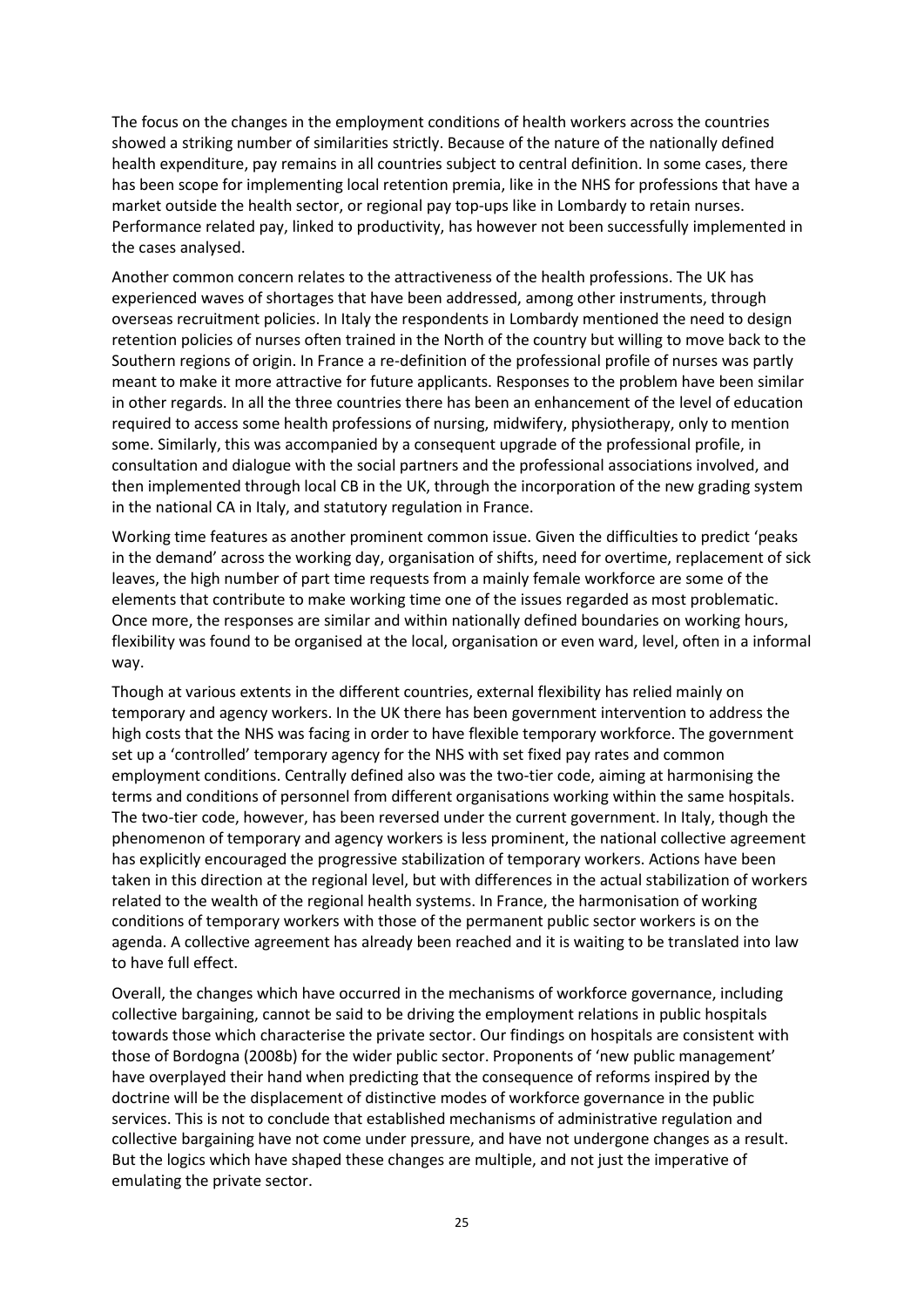### **References**

Anessi Pessina E., Cantù E., Carbone C., Ferrè F. (eds) 2010, L'aziendalizzazione della sanità in Italia: rapporto Oasi 2010, Cergas Bocconi University (available on line)

Baccaro L and Pulignano V (2010) ' Employment relations in Italy' in Bamber G, Lansbury R and Wailes N (eds) *International and Comparative Employment Relations* London: Sage

Bach S (1999) From national pay determination to Qualified Market Relations: NHS pay bargaining reform, in *Historical Studies in Industrial Relations*, 8 (Autumn), 99-115

Bach S (2004) *Employment relations and the health service. The management of reforms*, London: Routledge

Bach S and Kessler I (2007) 'Human Resource Management and the New Public Management' in Boxall P, Purcell J and Wright P (eds) *The Oxford Handbook of Human Resource Management*, Oxford: OUP

Bach S, Kessler I (2011) *The Modernization of the Public Services and Employee Relations*, Basingstoke: Palgrave Macmillan.

Bach, S, Kessler I and Heron P (2008) [Role redesign in a modernised NHS: The case of healthcare](http://www.sbs.ox.ac.uk/research/organisationalbehaviour/Documents/HRMJ%202008_web_.pdf)  [assistants](http://www.sbs.ox.ac.uk/research/organisationalbehaviour/Documents/HRMJ%202008_web_.pdf) in *Human Resource Management Journal*, 18(2): 171-187

Bordogna L (2007) 'La contrattazione collettiva. Un nuovo equilibrio tra centralizzazione e decentramento?', in Dell'Aringa C, Della Rocca G (eds) *Pubblici dipendenti: una nuova riforma?*, Soveria Mannelli: Rubettino Editore, 63-92

Bordogna L (2008a) Industrial Relations in the Public Sector, EIROnline, 11/12/2008

Bordogna L (2008b) Moral Hazard, Transaction Costs and the Reform of Public Service Employment Relations, *European Journal of Industrial Relations*, 14(4): 381-400

Bordogna L (2009), "La riforma della pubblica amministrazione", in Mascini M. (ed), Annuario del lavoro 2009: le relazioni industriali nell'anno della crisi, Roma: Edizioni Il Diario del lavoro, pp. 311- 321.

Bordogna L and Ponzellini AM (2004) *Qualita' del lavoro e qualita' del servizio negli ospedali. Organizzazione del lavoro e partecipazione dei lavoratori in Italia e in Francia*, Roma: Carocci

Buchan J (2000) Health sector reform and human resources: lessons from the United Kingdom, *Health Policy and Planning*, 15(3): 319-325

Carrieri M and Nastasi V (2009) *Spazio e ruolo delle autonomie nella riforma della contrattazione pubblica*, Bologna: il Mulino

Cordier M (2008) "Hôpitaux et cliniques en mouvement. Changements d'organisation et de l'offre de soins et évolution de l'attente des patients", DREES, *Etudes et résultats* n°633 (April)

DREES (2008) *Les établissements de santé. Un panorama pour l'année 2006*, Paris : French Ministry of Health

Ferner A. (1988) *Governments, Managers and Industrial Relations*, Oxford: Blackwell.